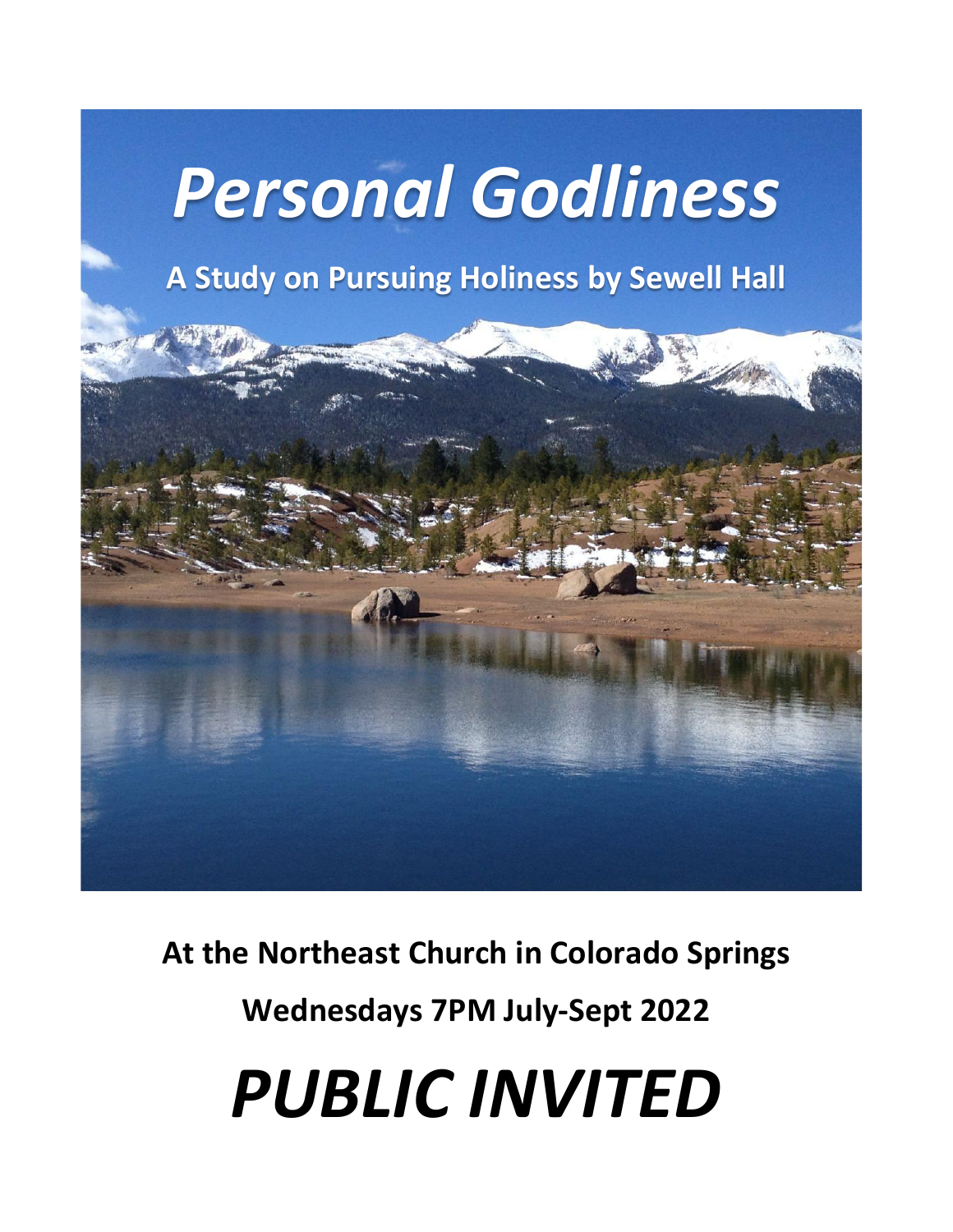# **PERSONAL GODLINESS**

# **A workbook by Sewell Hall**

- **July 6 L1 Introduction**
- **July 13 L2 Developing Godliness**
- **July 20 L3 The God of Our Orientation**
- **July 27 L4 Godly Religion Part 1 (Substitute)**
- **Aug 3 L5 Godly Religion Part 2 (Substitute)**
- **Aug 10 L6 Godly Goals**
- **Aug 17 L7 Godly Bodies**
- **Aug 24 L8 Godly Body Members**
- **Aug 31 L9 Godly Attitudes Toward Money**
- **Sep 7 L10 Godly Families**
- **Sep 14 L11 Godliness In Human Relations (Substitute)**
- **Sep 21 L12 Godliness In Suffering & Conflict (Substitute)**
	-
- **Sep 28 L13 Godliness In Death**

# *GOSPEL MEETING: Sep 22-25 with Jimmy Stevens*

This reformatted workbook will serve as a quarter-long focus on our second theme for 2022: *Take Time To Be Holy*. It's a beautiful song that speaks about prayer, fellowship, & holy living as we seek to be imitators of Jesus. Therefore, one could rightly study one of the gospels to see how we should imitate His behavior. However, another valid approach is to consider the many topics of life & how we can realign those aspects of our lives in consideration of His holiness.

For example, the gospels never say that Jesus made goals & developed a financial budget. However, we do know He "*set his face to go to Jerusalem*" **(Lk 9:51)**. Was that a goal? Would that not have consequences for His body, human relations, suffering, & death?

Each one of these topics deserves for more than one class. For example, godliness in death has been severely overlooked in usual topical selections. I'm excited to tackle this material with you all & look forward to taking the conversation beyond the classroom. Grace & peace!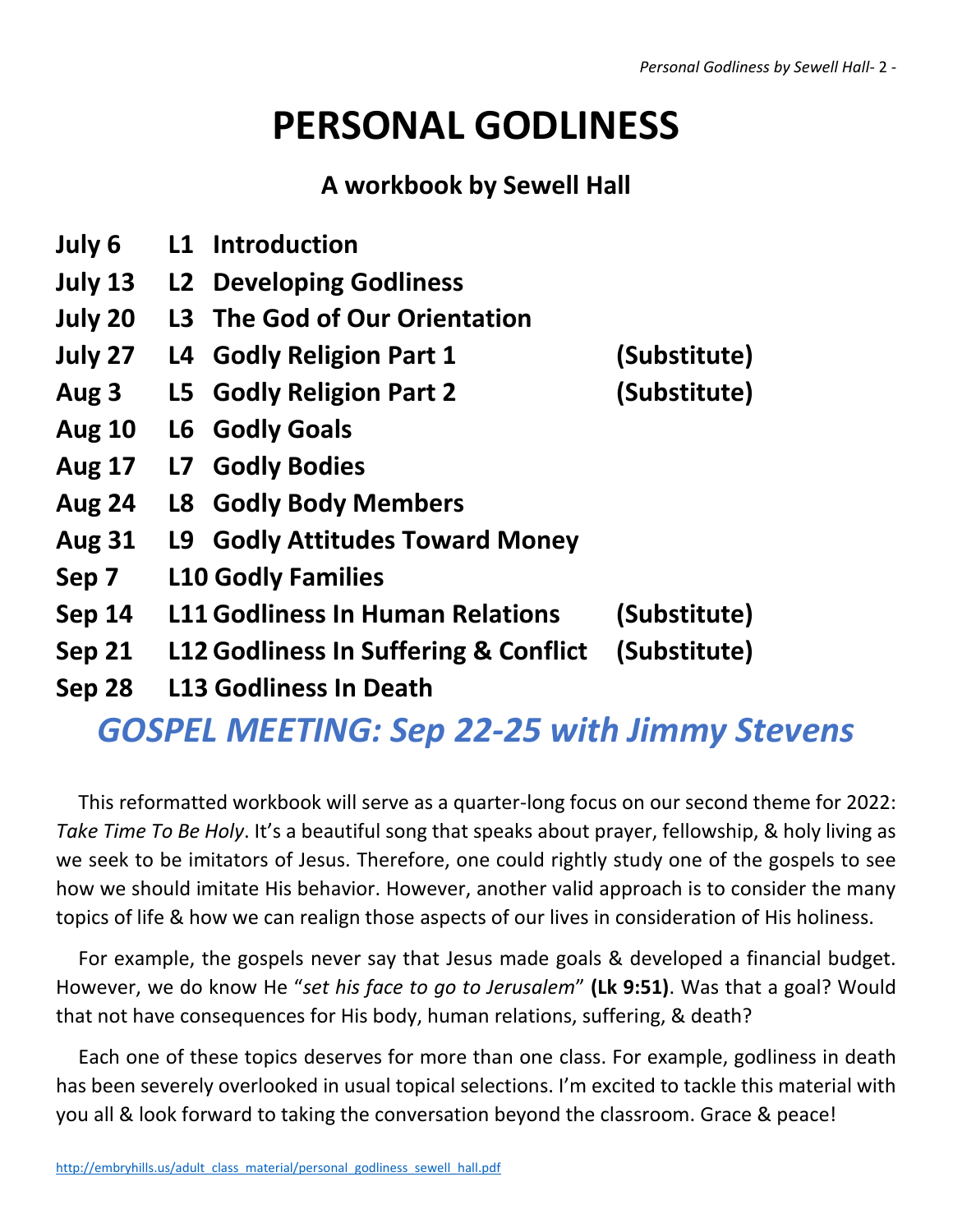# **PERSONAL GODLINESS Introduction Lesson 1**

Intro: 1. Sound doctrine and Biblical practice are very important—essential, in fact.

2. However, we must not overlook the importance of personal godliness.

#### **I. Necessity of Personal Godliness**

A. Required. What reasons are given in Titus 2:11-15 for godliness?

- 1.
- 2.
- 3.
- 
- 4.

B. What are benefits of godliness according to the following passages?

- 1. I Timothy 4:7-8
- 2. I Timothy 6:6
- 3. 2 Peter 1:5-11
- 4. 2 Peter 3:7

#### **II. Definition of Godliness**

- A. Godliness is not:
	- 1. Mere outward acts of devotion (2 Timothy 3:5)
	- 2. God-likeness. This idea is not far off, but it is not an exact definition.
- B. Authorities on meanings of words.
	- 1. Thayer: "Reverence, respect; in the Bible everywhere piety toward God.
	- 2. W. E. Vine: "That piety which, characterized by a Godward attitude, does that which is well pleasing to Him."
	- 3. Emphasize "Godward attitude."
		- a. A compass always points north, a "northward attitude."
		- b. The Christian always points toward God.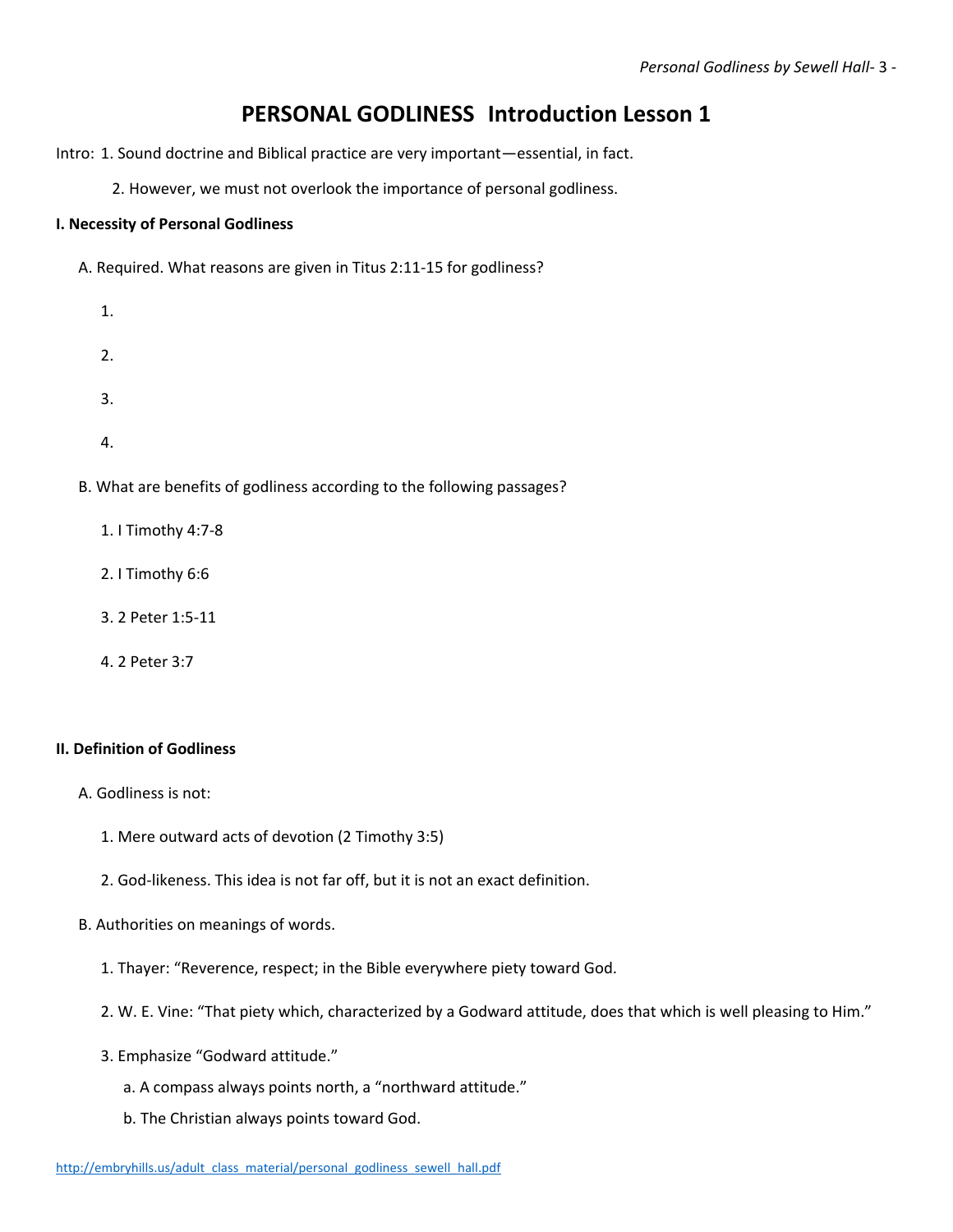C. In view of this definition, what would "ungodliness" be? Note the contrast in Titus 2:11-12.

#### **III. Importance of Personal Godliness**

- A. Not accomplished by:
	- 1. Membership in the right church.
	- 2. Association with an active congregation.

#### B. Judgment is personal

- 1. Matthew 16:27
- 2. 1 Corinthians 3:13
- 3. 2 Corinthians 5:10
- 4. Revelation 20:13

**Conclusion:** Are you a godly individual? If not, you can be and the purpose of this course is to define and encourage development of that quality that will make us godly.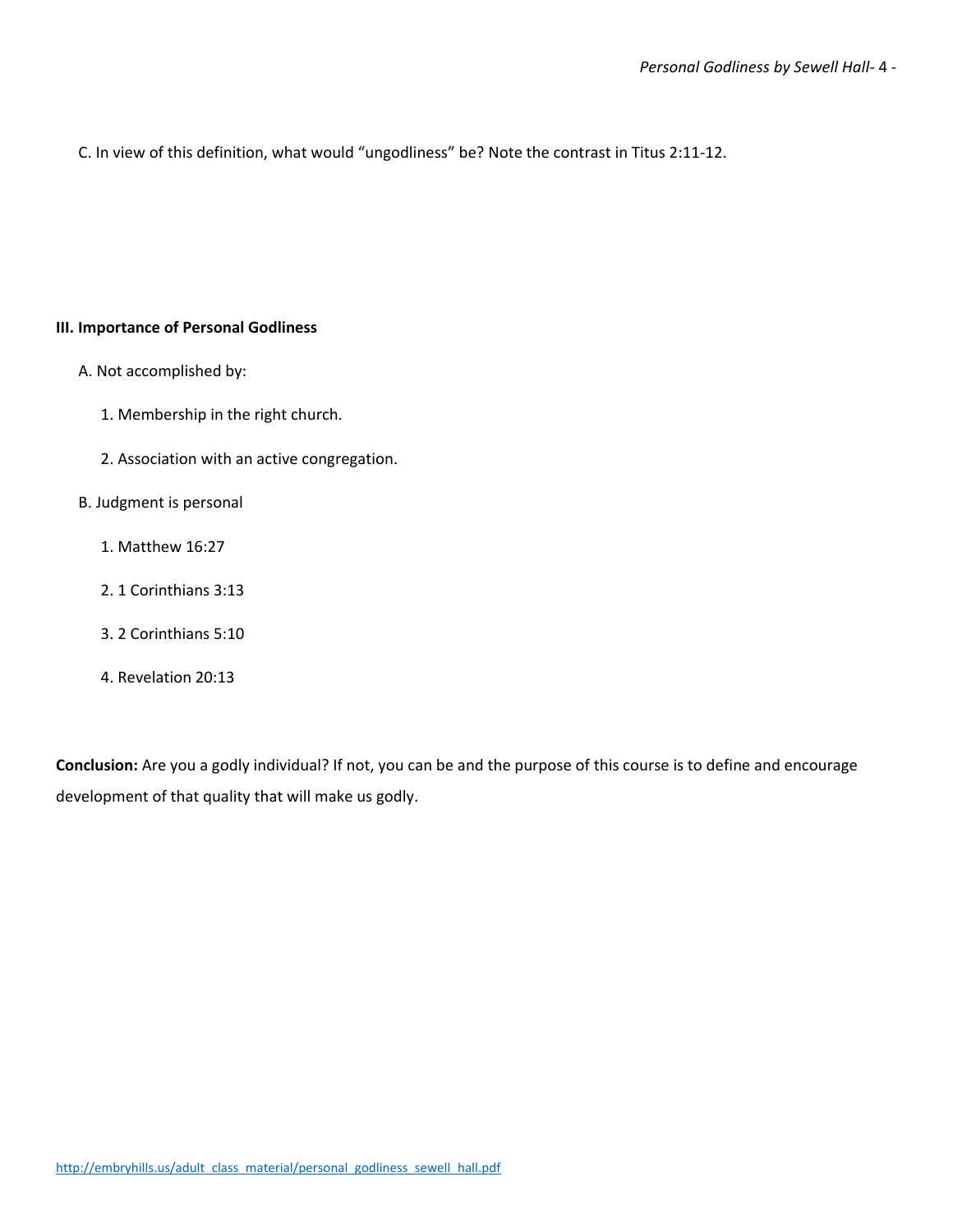### **Developing Personal Godliness Lesson 2**

**Intro.** 1. Review the definition of godliness in the last lesson. What is it?

2. In the conclusion of that lesson, we saw the necessity of godliness and were challenged to develop godliness in our thinking and in our lives.

3. In this lesson we shall see some ways of accomplishing this.

#### **I. Recognize the enemies of godliness.**

- A. In the following passages, identify things that encourage ungodliness.
	- 1. Psalm 10:4
	- 2. Deuteronomy 32:15; Psalm 52:7
	- 3. Isaiah 30:9-13
	- 4. Romans 1:21
	- 5. Romans 1:28; Colossians 1:21
	- 6. Ephesians 4:18
	- 7. 1 Timothy 4:7
	- 8. James 4:4; 1 John 2:15-16
- B. Can these enemies be overcome?

#### **II. Practice exercises that encourage a "Godward attitude".**

- A. Identify such practices. What do the following scriptures suggest as a means of developing godliness?
	- 1. Deuteronomy 31:11-13
	- 2. Psalm 1:1-2; Joshua 1:8
	- 3. 2 Peter 1:3
	- 4. Psalm 32:6
	- 5. Can you suggest other means of growth in godliness?
- B. What daily habits would you suggest should be formed to encourage godliness?
	- 1.
	- 2.
	- 3.
- C. Will daily habits assure godliness?
	- Is godliness a habit? Discuss.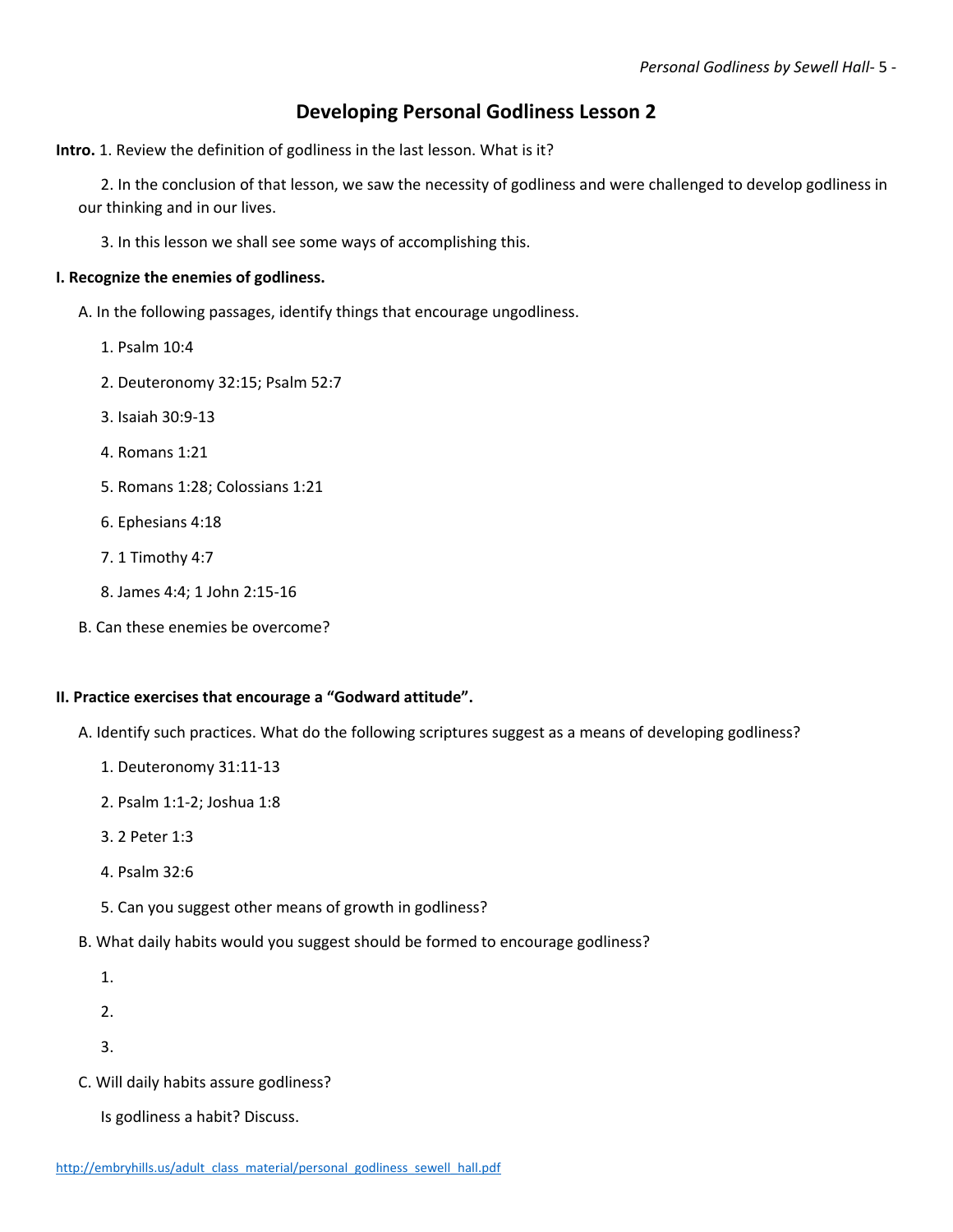### **The God of Our Orientation Lesson 3**

**Memory Verse:** "Therefore, since we are receiving a kingdom which cannot be shaken, let us have grace, by which we can serve God acceptably with reverence and godly fear. For our God is a consuming fire." **Hebrews 12:28 Intro:** 1. Pagans were called "godly." Godliness toward idols is degrading.

2. Muslims claim godliness toward the God of Abraham but have misconceptions.

3. The true God is revealed in scripture, especially in Jesus Christ. Constant study and meditation needed for accurate concept of Him.

| A. Why should this encourage Godliness?                                                 |                                                                                               |
|-----------------------------------------------------------------------------------------|-----------------------------------------------------------------------------------------------|
| B. How will Godliness based on this affect our lives (Ps. 95:6; Is. 64:8; I Pet. 4:19)? |                                                                                               |
|                                                                                         |                                                                                               |
| A. Why should this encourage Godliness?                                                 |                                                                                               |
| B. How will Godliness based on this affect our lives (1 Pet. 1:17)?                     |                                                                                               |
|                                                                                         |                                                                                               |
| A. Why should this encourage Godliness?                                                 |                                                                                               |
| B. How will Godliness based on this affect our lives (Ex. 34:14)?                       |                                                                                               |
|                                                                                         |                                                                                               |
| A. Why should this encourage Godliness?                                                 |                                                                                               |
| B. How will Godliness based on this affect our lives (1 Jn. 4:19; 5:3)?                 |                                                                                               |
|                                                                                         |                                                                                               |
| A. Why should this encourage Godliness?                                                 |                                                                                               |
| B. How will Godliness based on this affect our lives (Acts 26:8)?                       |                                                                                               |
|                                                                                         |                                                                                               |
| A. Why should this encourage Godliness?                                                 |                                                                                               |
| B. How will Godliness based on this affect our lives (Ps. 23:4; 139:7-10)?              |                                                                                               |
|                                                                                         |                                                                                               |
| A. Why should this encourage Godliness?                                                 |                                                                                               |
| B. How will Godliness based on this affect our lives (Mt. 6:26-33; Mt. 10:29-31)?       |                                                                                               |
|                                                                                         |                                                                                               |
| A. Why should this encourage Godliness?                                                 |                                                                                               |
|                                                                                         | B. How will Godliness based on this affect our lives (Ps. 119:97-100; Is. 48:17; Rom. 16:27)? |
|                                                                                         |                                                                                               |

**Conclusion:** Knowing God is one of the first requirements of Godliness.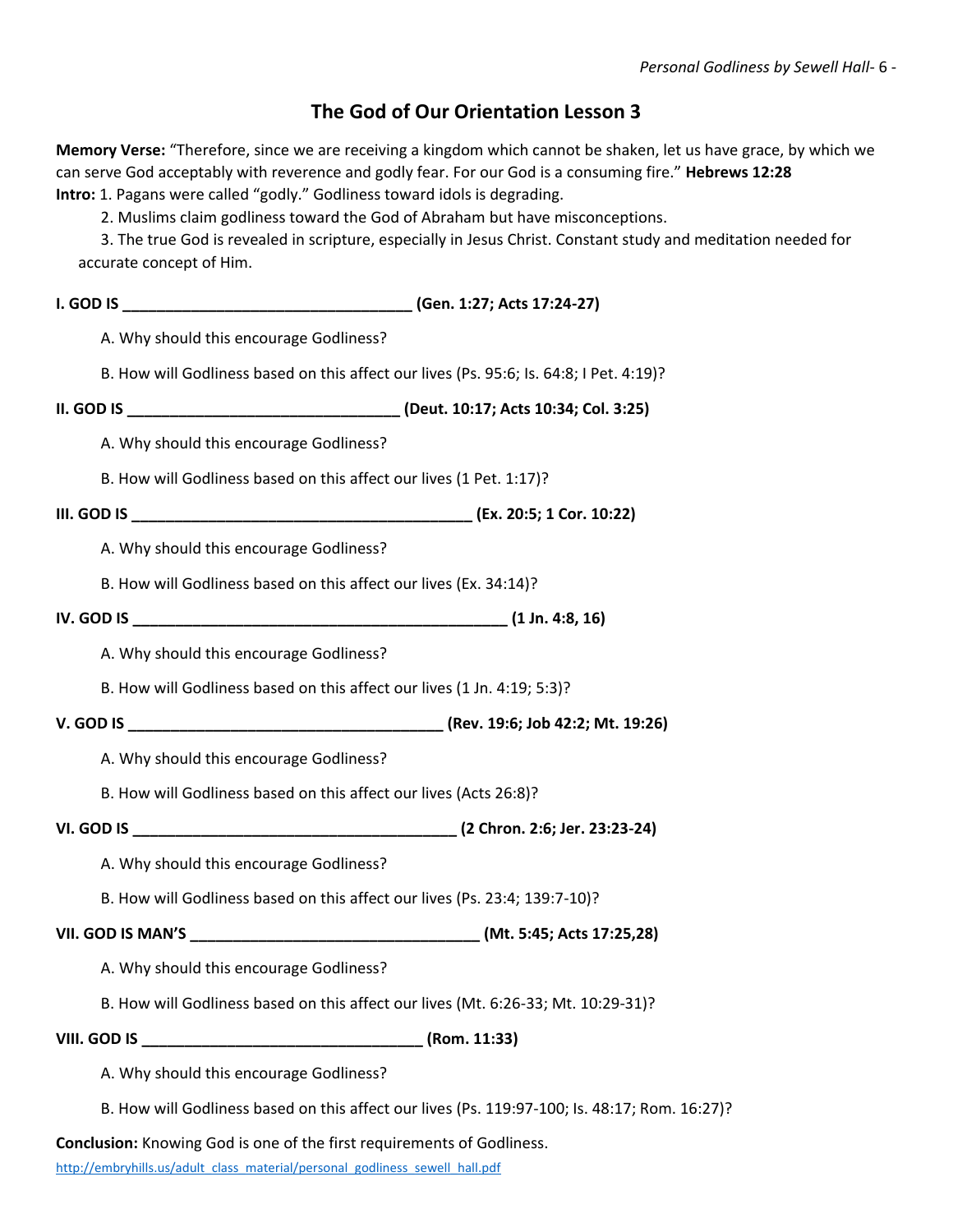## **Godly Religion Lesson 4**

**Memory Verse:** "Having a form of godliness, but denying its power. And from such people turn away" **(2 Timothy 3:5)**.

#### **I. Warnings Concerning Ungodliness in Religion.**

- A. Matt. 15:7-9
	- 1. What indicates that this worship was ungodly?
	- 2. What was its value?
- B. 2 Tim. 3:1-5
	- 1. What proves this "godliness" to be only a form?
	- 2. Is such religion practices in our day?

C. Jude 3-4; 17-19

- 1. What proves that these men claimed to be religious?
- 2. Cite 3 characteristics of those described in verse 4.
	- a.
	- b.
	- c.
- 3. Cite 3 more characteristics in verses 17-19.
	- a.
	- b.
	- c.
- 4. Are such people visible on the modern religious scene?

D. 2 Cor. 11:2-4.

- 1. Explain Paul's "godly jealousy."
- 2. What enemies challenged the godliness of Corinthian Christians?
	- a.

b.

E. Col. 2:8; 2-023

- 1. What kind of teaching threatened the Colossians (vs. 8)?
- 2. What made the regulations of verses 20-22 objectionable?

#### **(Continued On Next Page)**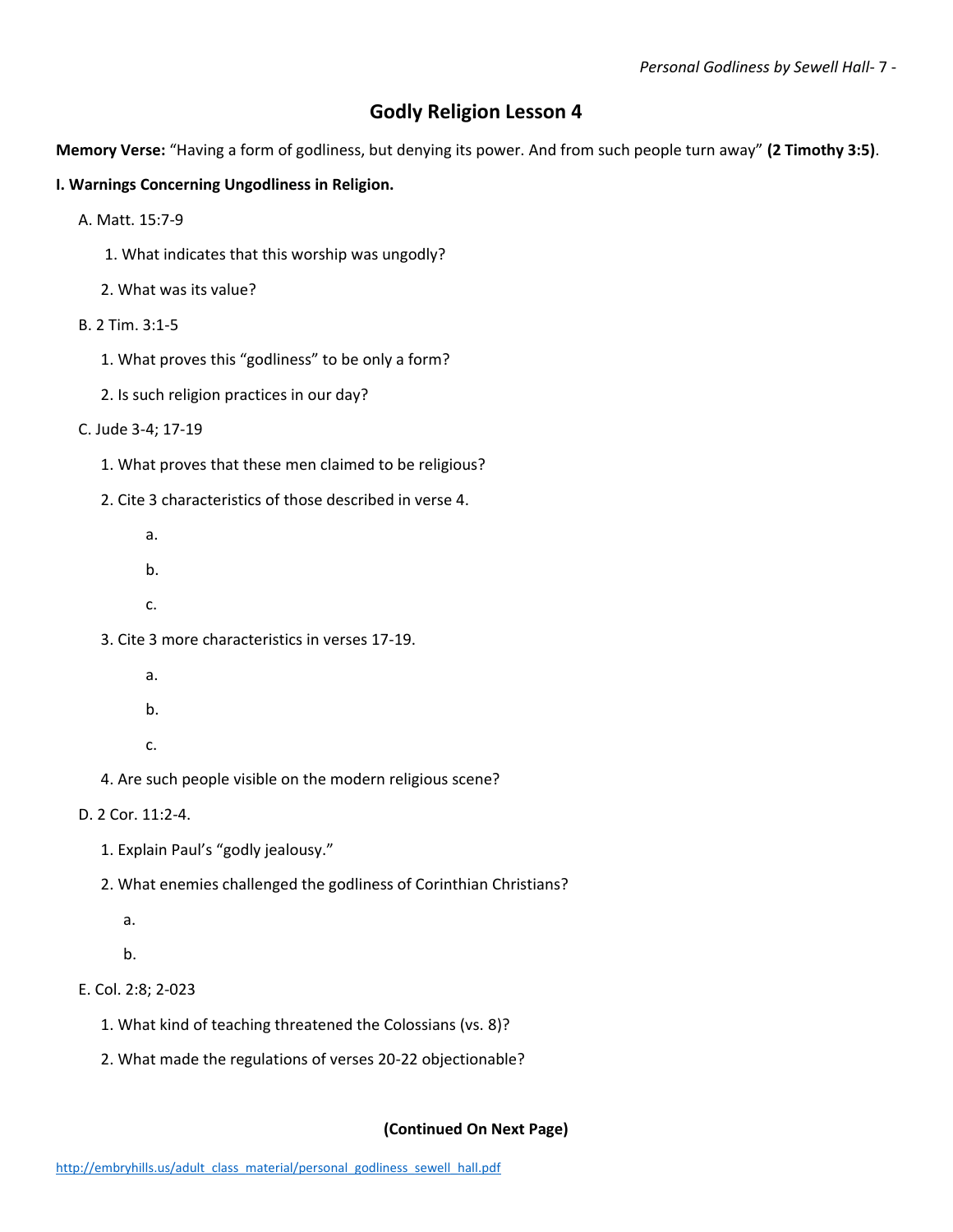#### **II. Characteristics of Godly Religion (Contrast with above).**

- A. 1 Tim. 3:16-4:2
	- 1. What are some basic facts of godliness?
	- 2. What is said of those who deny these?
		- a.
		-
		- b.
		- c.

B. In contrast with those who "turn the grace of God into lasciviousness, what does a godly view of grace require (Titus 2:11-12)?

- 1.
- 2.
- C. What is "pure religion" (James 1:27)?
- D. What is the focal point which unites the elect of God?
- E. What is necessary for union with God (2 John 9)?
- F. How does 2 Timothy 2:15 apply to this lesson?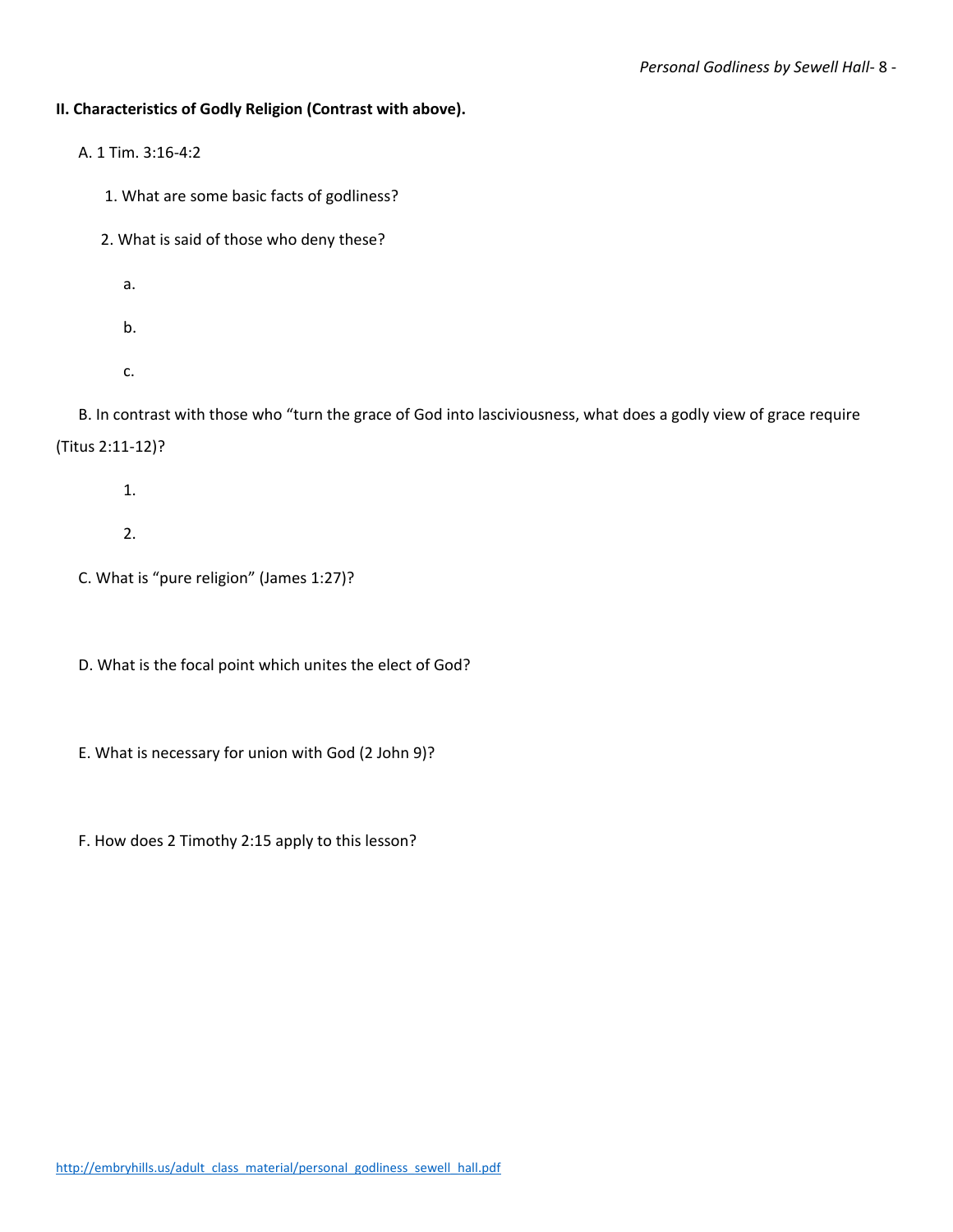# **Godly Religion, #2, Lesson 5**

**Memory Verse:** "…I write so that you may know how you ought to conduct yourself in the house of God, which is the church of the living God, the pillar and ground of the truth" **(1 Tim. 3:15)**.

**Intro:** 1. In the previous lesson, we learned that ungodly people often may become quite involved in "religion."

2. Godly religion involves acceptance of the reality and authority of God, recognition of Jesus Christ as His revelation to us, and a purpose to deny ungodliness and live according to God's will as expressed in the example and doctrine of Christ.

#### **I. Reasons Ungodly People Might Hold A "Form of Godliness"**

- A. 1 Tim. 6:5; Jude 11
- B. Jude 14:16
- C. Suggest other possible reasons.

#### **II. What Kind of Church Would You Expect Ungodly People to Prefer?**

- A. What goals will they have for the church?
- B. What kind of doctrine (2 Tim. 4:3-4)?
- C. What kind of discipline (1 Cor. 5:1-2)?
- D. What kind of worship?
- E. What qualities would they most want in a preacher?
- F. What kind of activities would they demand?
- G. Would they be most interested in the outer man or inner man? In "here and now" or in eternity?

#### **III. What Kind of Church Will Godly People Demand? (Suggest some scriptures)**

- A. What goals?
- B. What doctrine?
- C. What discipline?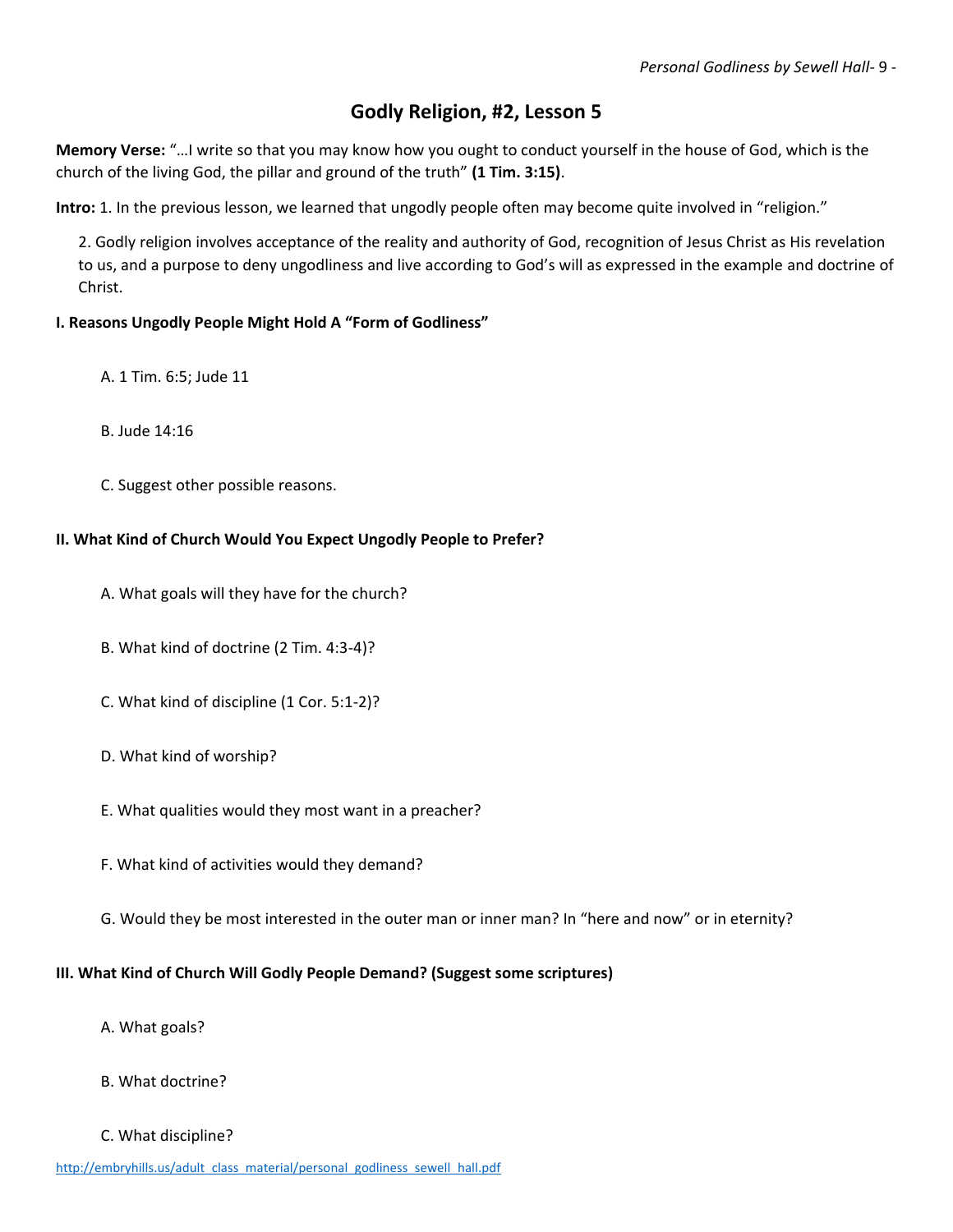- D. What kind of worship?
- E. What qualities will be essential in a preacher?
- F. What activities?
- G. Will they be most interested in the outer man or inner man?
	- In "here and now" or in eternity?
	- In the material building or in the spiritual building?
	- In reputation with God or with man?

#### **Some Questions for Thought and Self-Examination on "Godly Religion"**

- 1. How will a godly person feel about a church designed by and for ungodly people? (Consider Deut. 12:29-32)
- 2. What opinion will ungodly people have of such a church as is described in Section III?

Do you find yourself intimidated by their attitude?

Should we make some effort to accommodate their tastes?

3. Examine your own motives and goals in your choice of a church, your worship, your values. (2 Corinthians 13:5)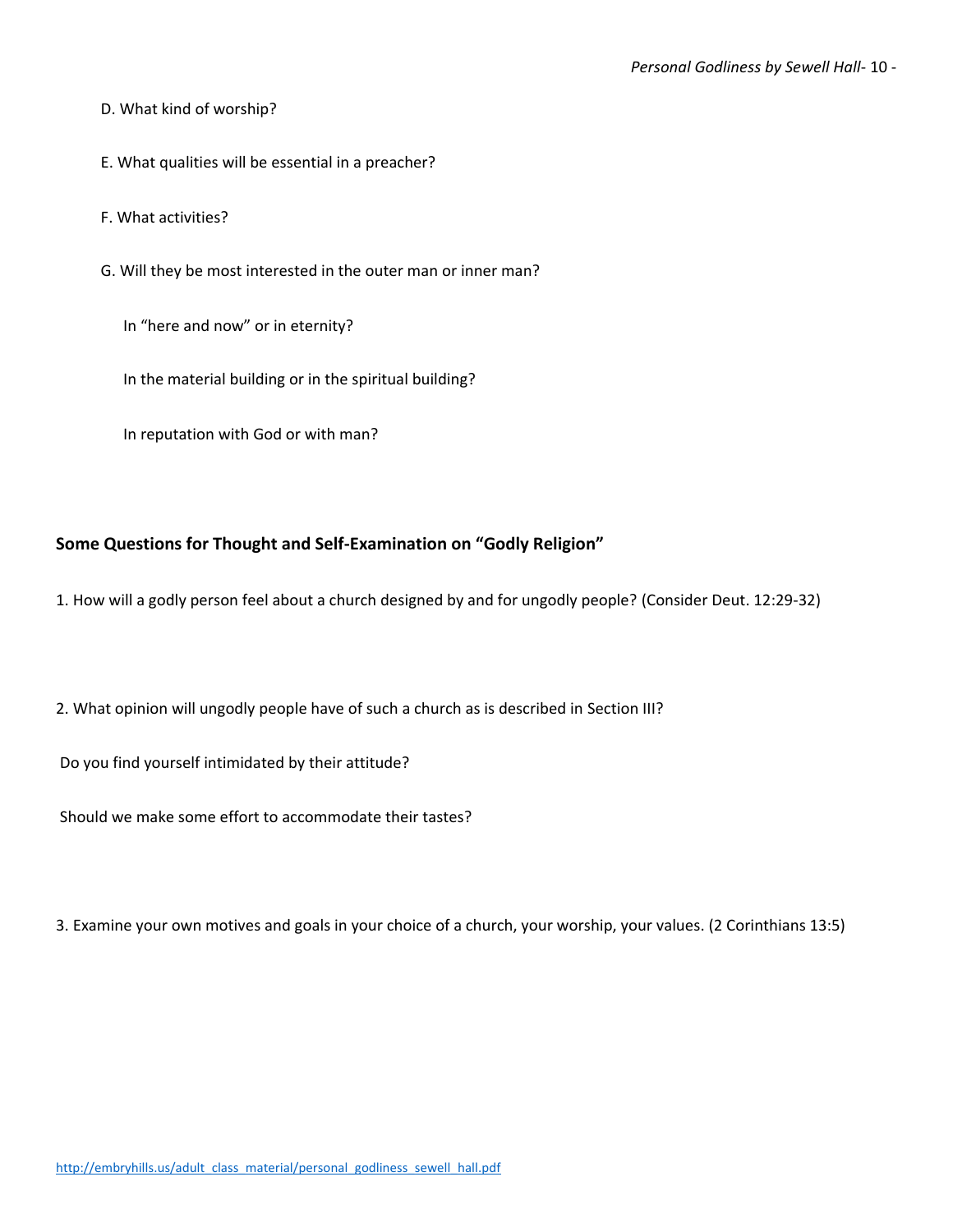# **Godly Goals Lesson 6**

**Memory Verse:** "Let us hear the conclusion of the whole matter: Fear God and keep His commandments, for this is the whole duty of men." **Ecclesiastes 12:13**

**Intro:** 1. One's goal in life is that which he pursues, regardless of the sacrifices that may be necessary. The goals one pursues in life will determine what he really is.

2. The goals of the godly and the ungodly are vastly different.

**I. Goals of the Ungodly (Those not influenced by God) (1 John 2:15-17)**

A. Lust of the flesh – Pleasure.

1. From the things described in Eccl. 2:1-8, which would give physical pleasure?

2. What other things did the writer do for pleasure?

3. Is pleasure in itself wrong (See Eccl. 2:24; 3:12, 13)? When does it become a goal?

4. What lasting value does pleasure have (Eccl. 2:1-2)? Is it a worthy goal in life?

B. Lust of the eye. Possessions.

1. From Eccl. 2:1-8, which would gratify a desire for possessions?

2. Is it wrong to have possessions (Eccl. 5:18-19)? When do they become our goal?

3. Are riches a worthy goal (Eccl. 2:10-12)? What are some reasons given?

a.

b.

- C. Pride of life. Prominence and fame
	- 1. What degree of prominence did Solomon achieve (Eccl. 1:16;2:9; 2 Chron. 9:22-28)?
	- 2. Is it wrong to be prominent and famous? When do they become our goals?

3. What makes fame an unworthy goal in life (Eccl. 2:15-16; 4:16)?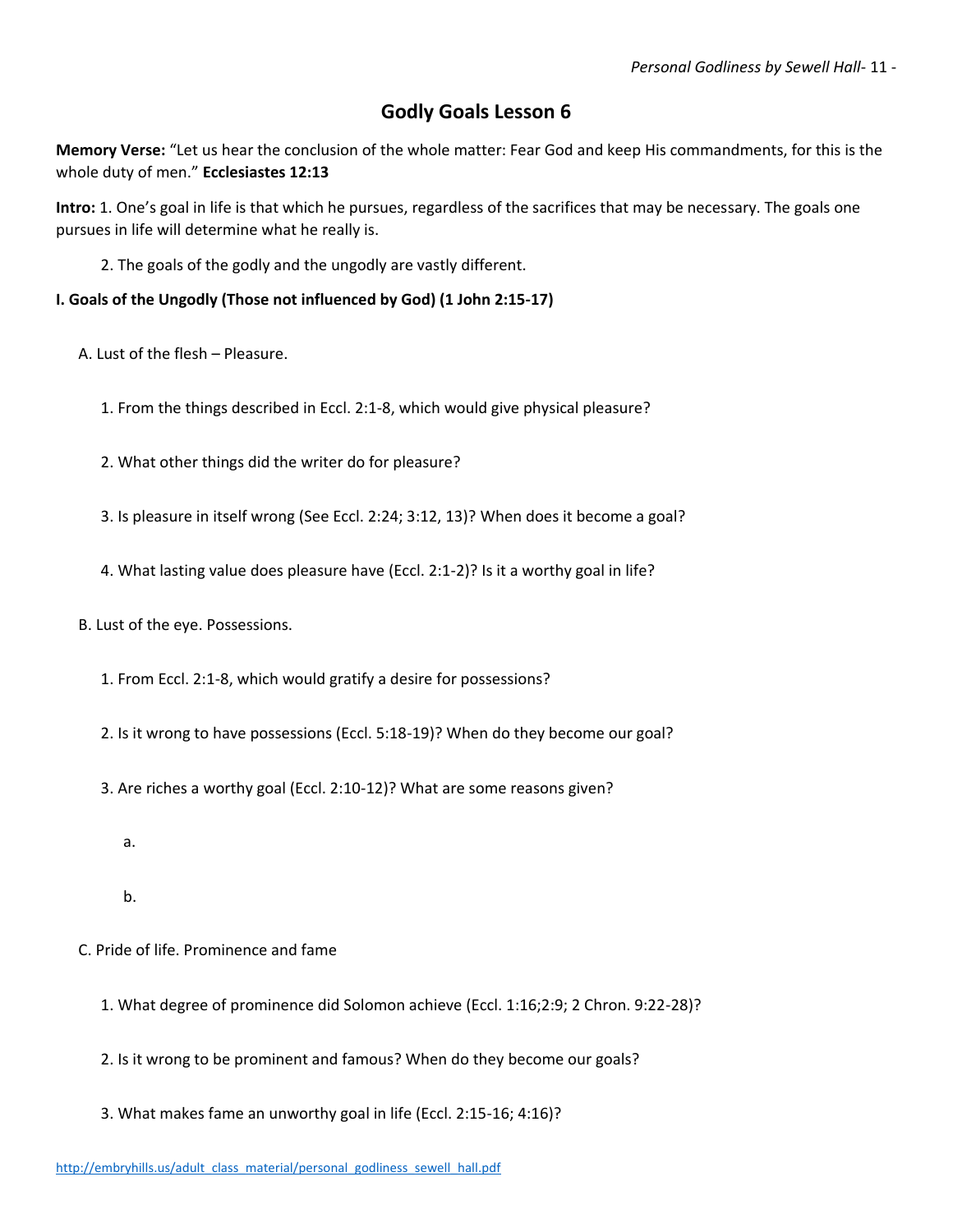#### **II. The Goal of the Godly: To Fulfill God's Purpose for Man in Life**

- A. For what was man created?
	- 1. Gen. 1:26
	- 2. Is. 43:7
	- 3. Acts 17:26-27
	- 4. Rom. 8:29
- B. Goals of God's Son
	- 1. John 6:38
	- 2. Matt. 20:28
	- 3. Luke 19:10
- C. If this is our goal in life, what will be our attitude toward:
	- 1. Pleasure
	- 2. Possessions?
	- 3. Prominence and fame?

#### **Thought Questions:**

- 1. Which of the three goals in section I do you feel is most common in our day?
- 2. Which do you feel is your greatest temptation?
- 3. What can you do to control the temptation and reinforce right goals?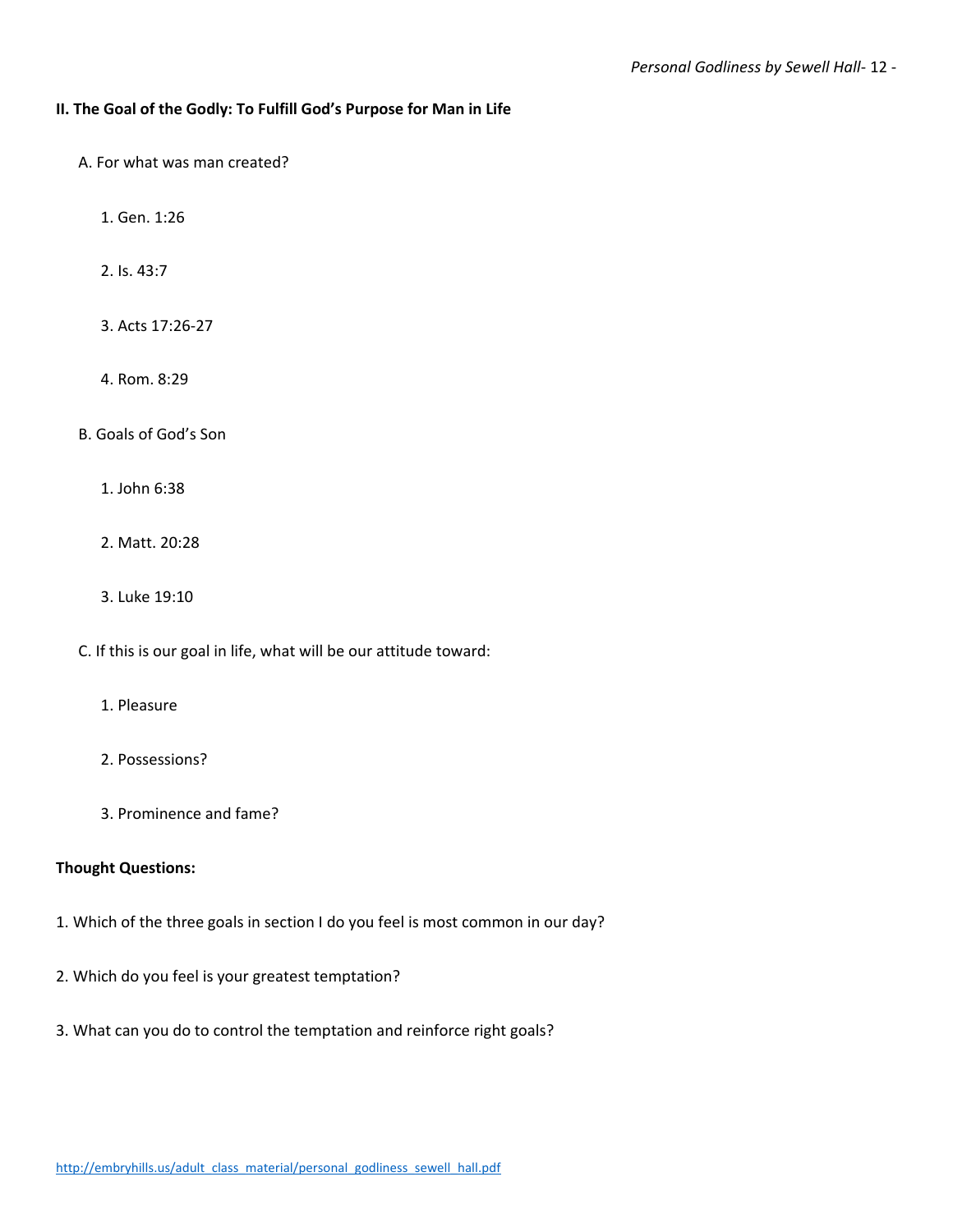# **Godly Bodies Lesson 7**

**Memory Verse:** "I beseech you therefore, brethren, by the mercies of God that you present your bodies a living sacrifice, holy, acceptable before God, which is your reasonable service." **(Romans 12:1)**

#### **I. The Ungodly View of the Body**

- A. What would an ungodly person who does not consider God think about:
	- 1. The origin of the body?
	- 2. The owner of the body?
	- 3. The purpose of the body?
	- 4. The authority over the body?
	- 5. The future of the body after death?
- B. What use would a person make of his body if his goal in life is:
	- 1. Pleasure?
	- 2. Possessions?
	- 3. Prominence or fame?
- C. What effect will be seen in one's appearance if his goal in life is:
	- 1. Pleasure?
	- 2. Possessions?
	- 3. Prominence or fame?

#### **II. The Godly View of the Body**

- A. How does the godly person view his body as to its:
	- 1. Origin (Ps. 100:3)?
	- 2. Owner (1 Cor. 6:19-20?
	- 3. Purpose?
	- 4. The authority over it?
	- 5. The future of the body after death (1 Cor. 15:42-44, 49)?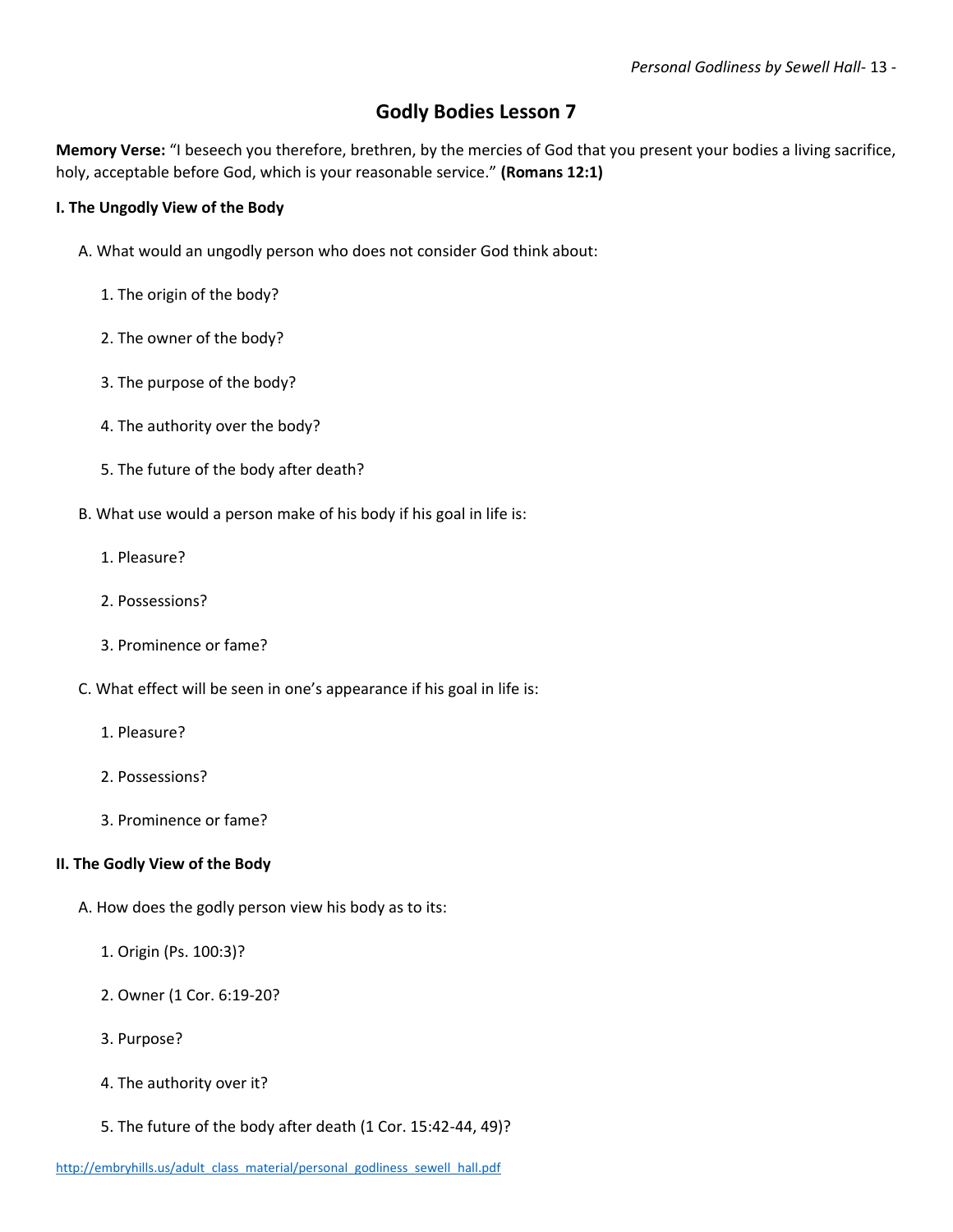- B. In view of all this:
	- 1. What does the Christian do with his body (Rom 12:1)?
	- 2. In what condition does he offer it?
	- 3. What does he avoid (Rom. 12:2)? How does he avoid it?
	- 4. According to Titus 2:12, what does he deny? How does he live?
- C. Those "professing godliness" will adorn themselves (1 Tim. 2:9-11):
	- 1. Not with:
	- 2. But with:
	- 3. Apparel, therefore will be:
	- 4. It will be worn with:
	- 5. Can you "tell a book from its cover"?
- D. How does the godly person view death of the body (Phil 1:20; 1 Thess. 4:13)?

#### **III. How Will the Ungodly and the Godly Differ in Their View of:**

- A. Sexual relations?
- B. Abortion?
- C. Drunkenness?
- D. Tobacco?
- E. Eating?
- F. Seductive or Extravagant apparel?
- G. Jeopardy of life for Christ?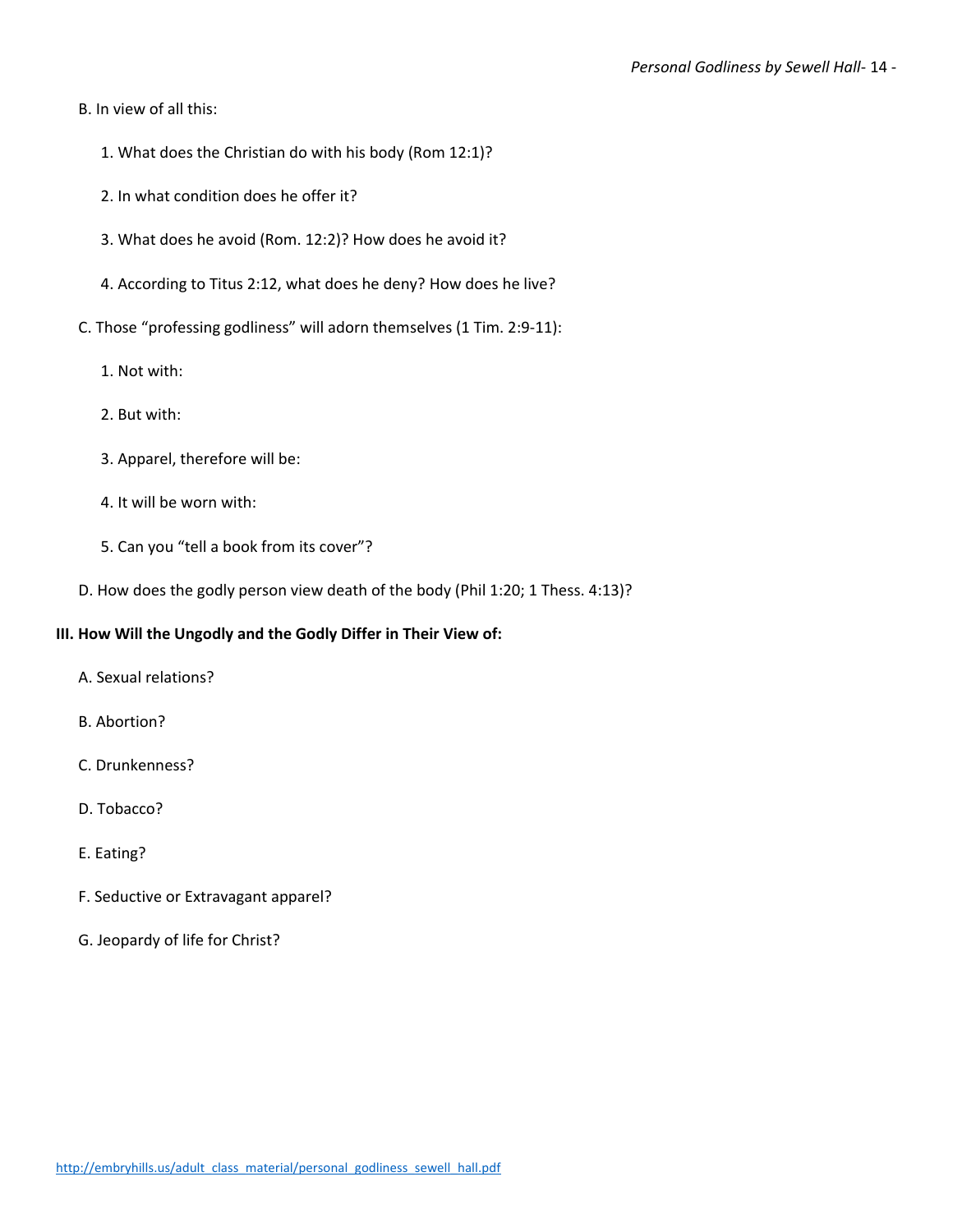### **Godly Body Members Lesson 8**

**Memory verse:** "And do not present your members as instruments of unrighteousness to sin, but present yourselves to God as being alive from the dead, and your members as instruments of righteousness to God' **(Romans 6:13)**.

#### **I. Godly Eyes**

- A. What are some ungodly uses of the eye?
	- 1. 1 Sam. 18:9
	- 2. Eccl. 4:8
	- 3. 2 Peter 2:14
- B. How are godly eyes used?
	- 1. What covenant did Job make with his eyes (Job. 31:1)?
	- 2. Ps. 119:18
	- 3. Prov. 4:23-25
	- 4. Suggest other uses:

#### **II. A Godly Tongue**

- A. What are some ways in which the ungodly use their tongues?
	- 1. Exodus 20:7
	- 2. Prov. 6:17, 19
	- 3. Prov. 16:27-28
	- 4. Matt. 5:22; 1 Cor. 6:10
	- 5. Matt. 12:36
	- 6. Eph. 5:4
	- 7. Suggest other misuses of the tongue.
- B. How do the godly use their tongues?
	- 1. Psalm 119:172
	- 2. Prov. 31:26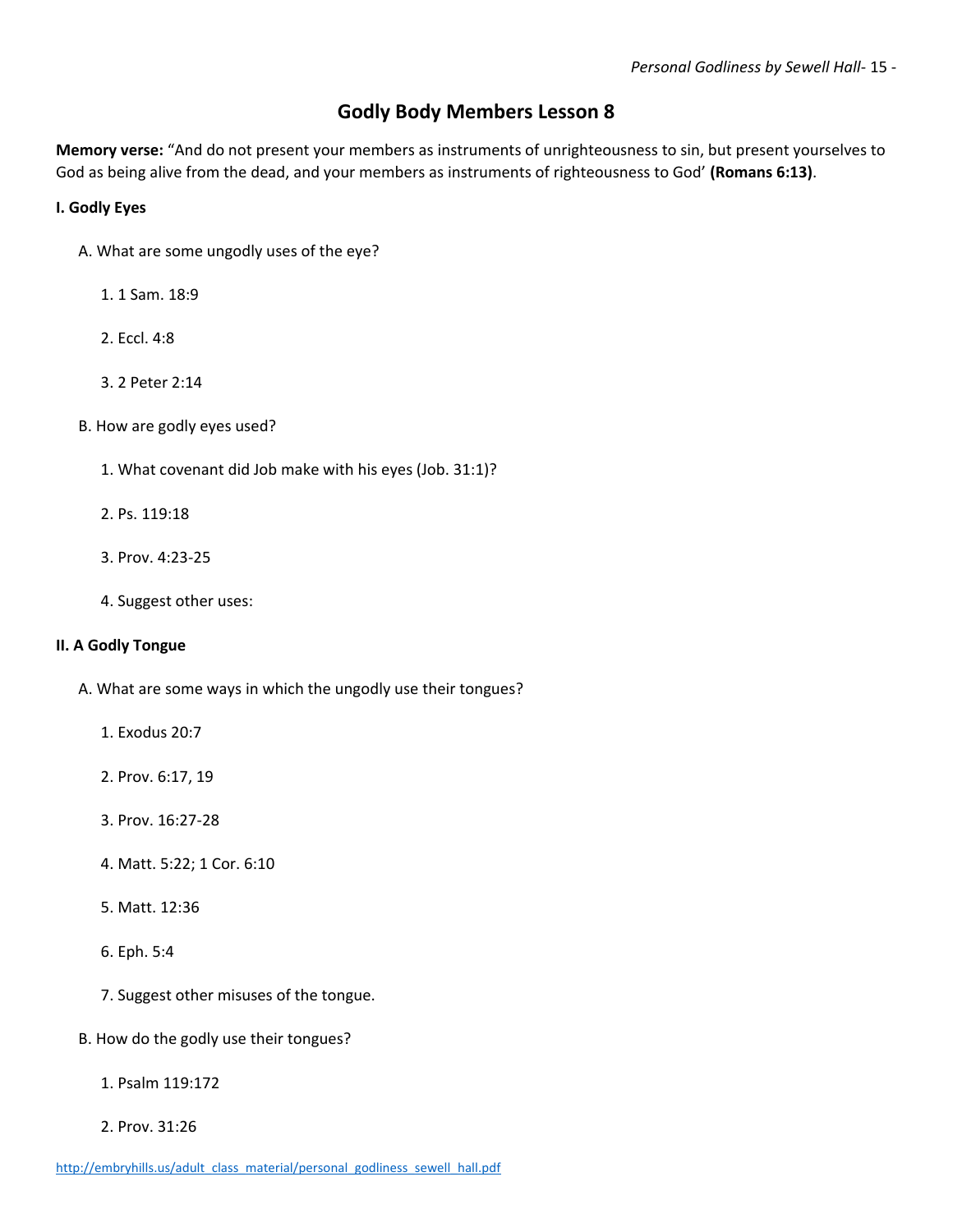- 3. Matt. 5:37
- 4. Eph. 4:25
- 5. Eph. 4:29
- 6. Heb. 13:15

C. A godly man will be slow to speak (James 1:19)? What are some things he will ask himself before speaking?

- 1.
- 2.
- 3.

#### **III. Godly Hands**

- A. What are some ways in which ungodly people use their hands?
	- 1. Ps. 26:10
	- 2. Prov. 6:17
	- 3. Matt. 26:67
	- 4. Matt. 5:30 (Compare with vss. 28-29)
	- 5. Can you suggest some other ways?
- B. What is the condition of a godly person's hands?
	- 1. Ps. 24:3-4
	- 2. 1 Tim. 2:8
- C. How will the godly hands be used?
	- 1. Prov. 31:20
	- 2. Eph. 4:28
	- 3. Ga. 2:9
	- 4. Suggest other uses.

**Conclusion:** What other parts of the body are to be devoted to God?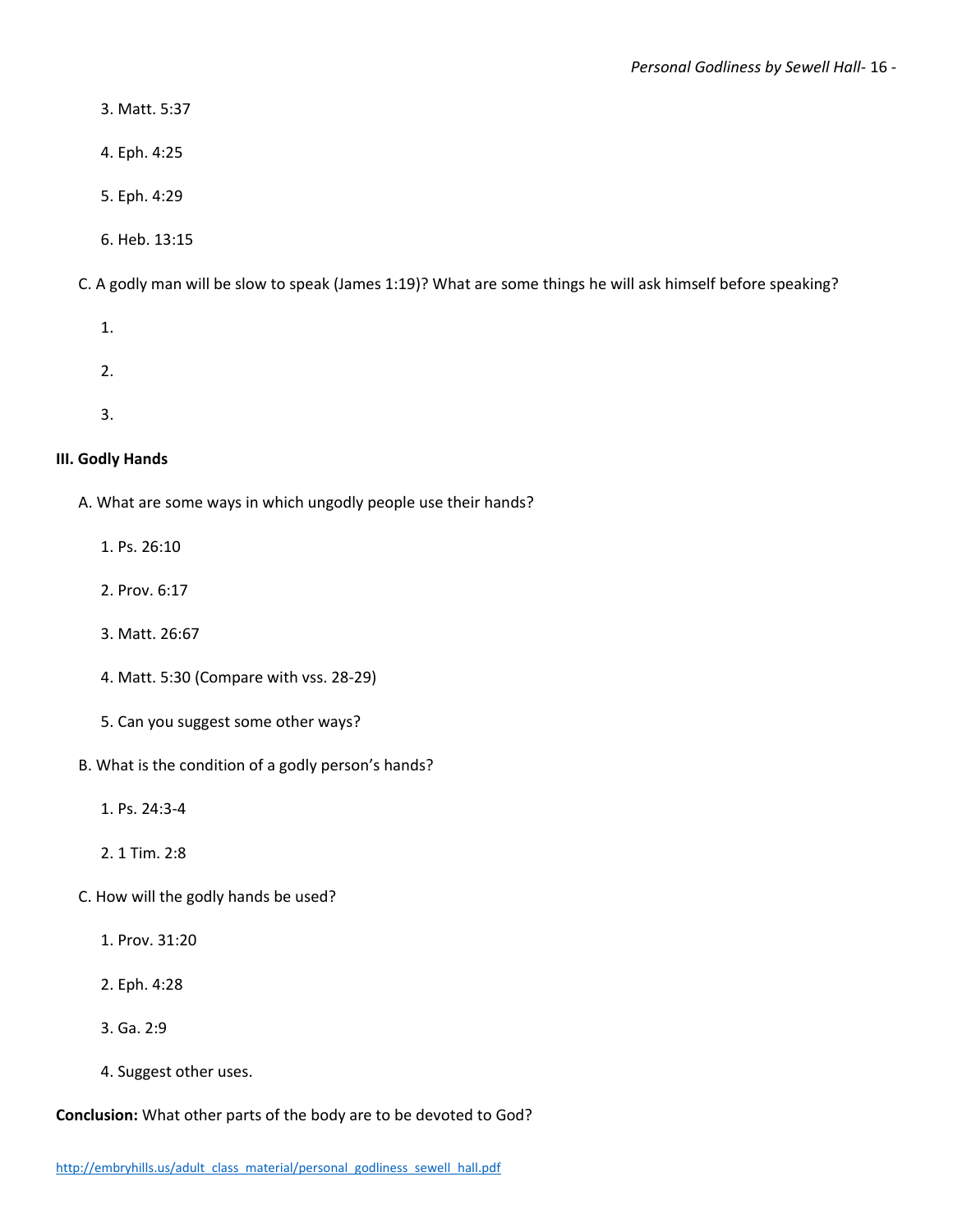# **Godly Attitudes Toward Money Lesson 9**

**Memory Verse:** "But godliness with contentment is great gain. For we brought nothing into the world, and it is certain we can carry nothing out." **(1 Tim. 6:6-7)**.

#### **I. Money and Wealth Are Neither Godly Nor Ungodly**

- A. "Unrighteous mammon" (Luke 16:9) simply means "not righteous."
- B. How do the following passages show that prosperity is not evil?
	- 1. Gen. 24:34-35
	- 2. Job 42:12
	- 3. Suggest other similar examples.
- C. What is the root of all kinds of evil (1 Tim. 6:10)?

#### **II. Ungodly Attitudes Toward Wealth**

A. What ungodly attitudes toward money are seen in the following rich people?

- 1. Neh. 5:1-6
- 2. Amos 6:1, 2-6
- 3. Matt. 19:21-22
- 4. Luke 12:15-21
- 5. Luke 16:19-26
- 6. James 5:1-3
- B. What ungodly attitudes toward money may be seen in poor people?
	- 1. 1 Tim 6:9 What happens to those who have such desires?
	- 2. What are some of the snares into which they may fall? (For examples, see Prov. 21:6, Jer. 22:13)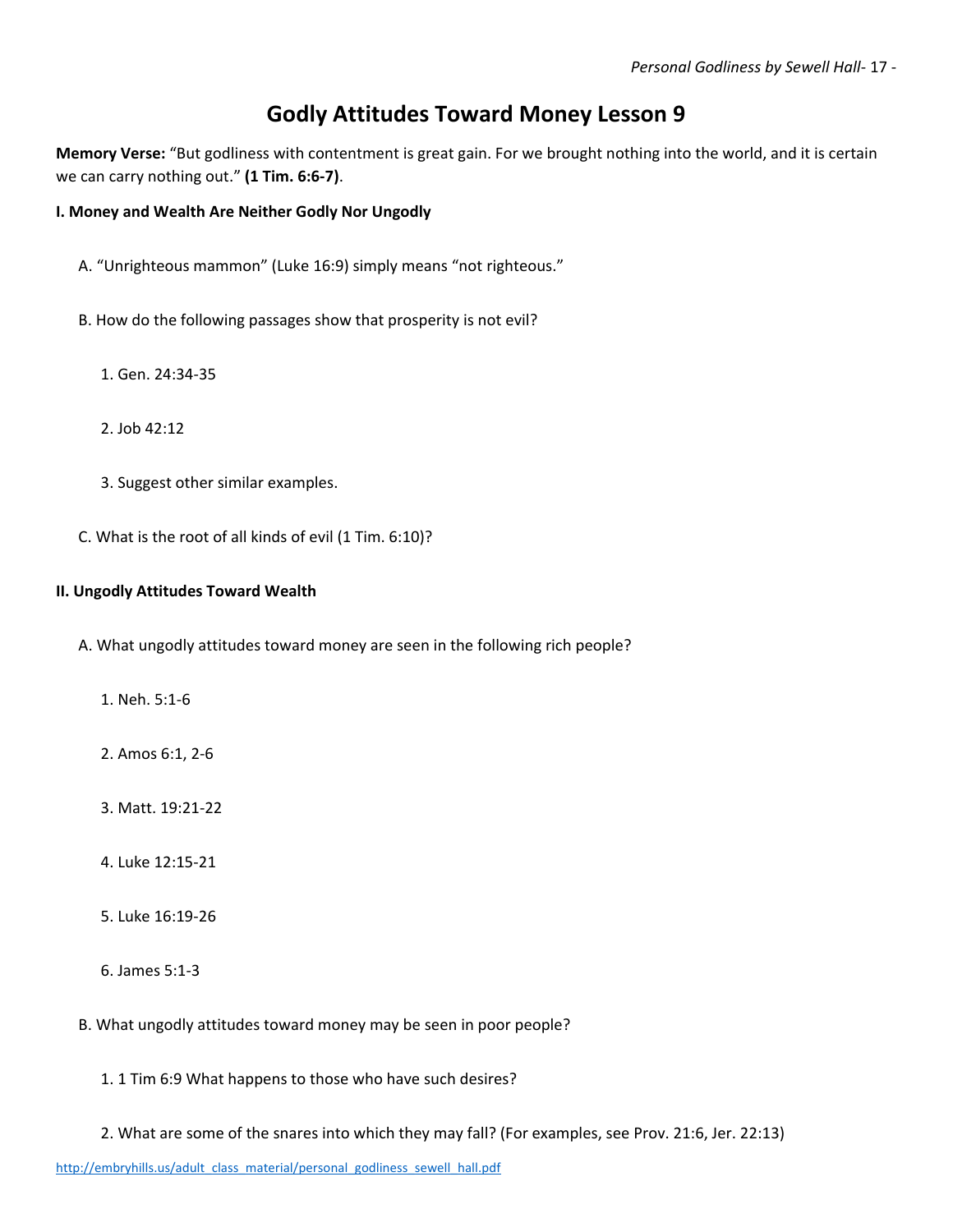#### **III. Godly Attitudes Toward Wealth**

- A. To whom do all things on earth belong (Ps. 24:1)?
- B. Whom does the godly man recognize as the source of his wealth (Deut. 8:18; I Tim. 6:17)?
- C. What instructions are given in 1 Tim. 6:17-19 to those who are rich?
	- 1. Are they required to give up all they have so they will be poor?
	- 2. What must they avoid?
		- a.
		- b.
	- 3. In whom must they trust? Why?
	- 4. What are they to do with their money (vs. 18)?
	- 5. What are they doing when they use their money this way?
- D. How do the following verses portray our giving?
	- 1. Prov. 19:17
	- 2. Matt. 6:19-20
	- 3. 2 Cor. 9:6-7

#### **IV. List Questions a Godly Person Will Ask When Thinking of Spending Money?**

- A.
- B.
- C.
- 
- D.

**Conclusion:** Is it wrong to use some of what we have for our enjoyment?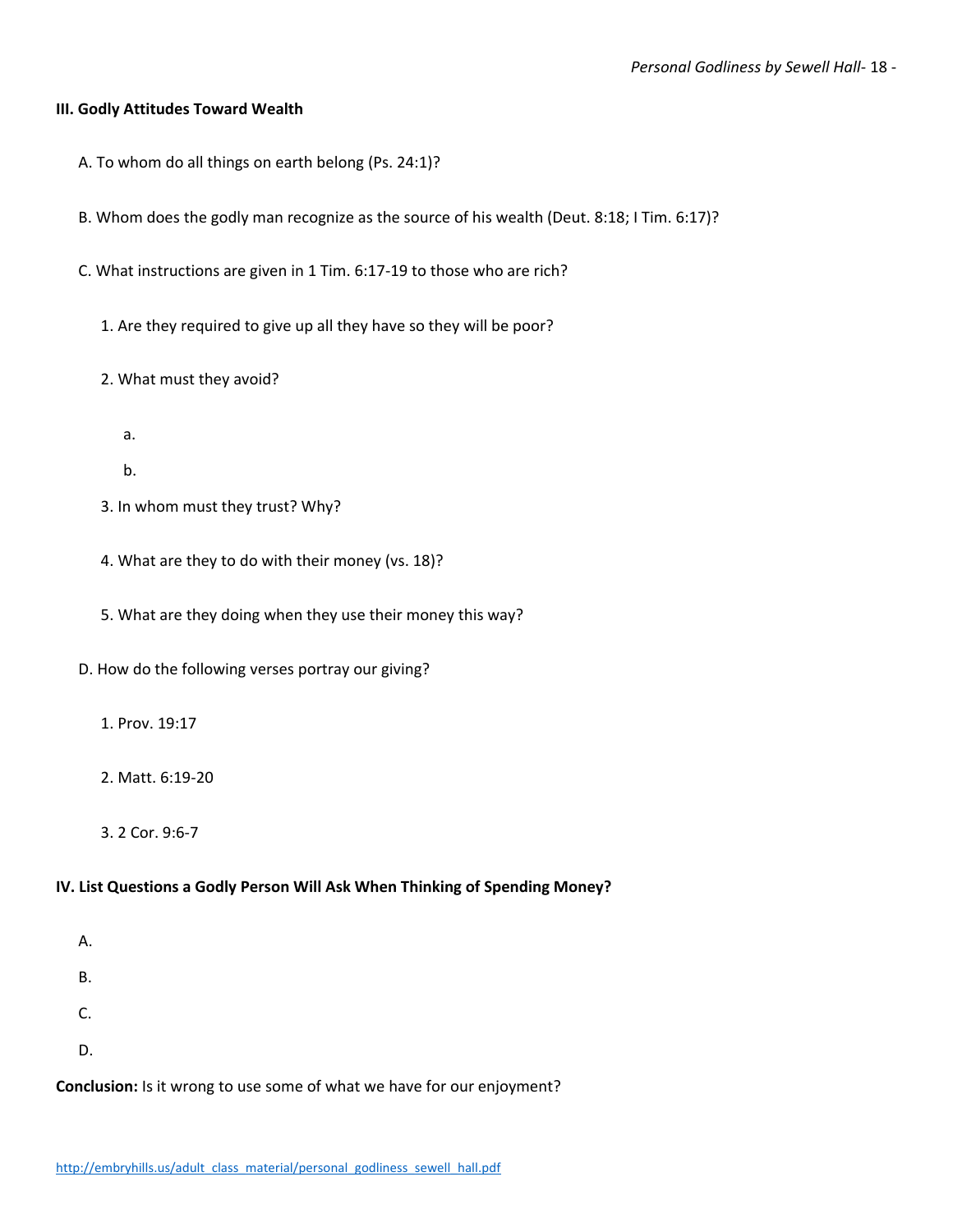# **Godly Families Lesson 10**

**Memory Verse:** "But as for me and my house, we will serve the Lord." **(Josh 24:15)**

#### **I. Formation of Godly Families**

- A. What are the greatest concerns of a godly person in seeking a marriage companion?
- B. How will the concerns of ungodly people differ?
- C. How may otherwise godly people be influenced to make wrong choices?

#### **II. Godly Husband/Wife Relations**

- A. The relationship
	- 1. What evidence of ungodliness was seen in Judah in Mal. 2:13-16?
	- 2. Whom does a godly person recognize as a third party in a marriage?
	- 3. What effect does this have on his attitude toward marriage? Consider Matt. 19:4-6.
- B. Wives
	- 1. What do scriptures require of a wife?
		- a. Eph. 5:24
		- b. Prov. 31:27
	- 2. What reasons are given for this?
		- a. Col. 3:18
		- b. Titus 2:4-5
		- c. 1 Pet. 3:1
	- 3. What attitude is likely in the ungodly woman toward such instructions?
- C. Husbands What is expected of husbands?
	- 1. Eph. 5:31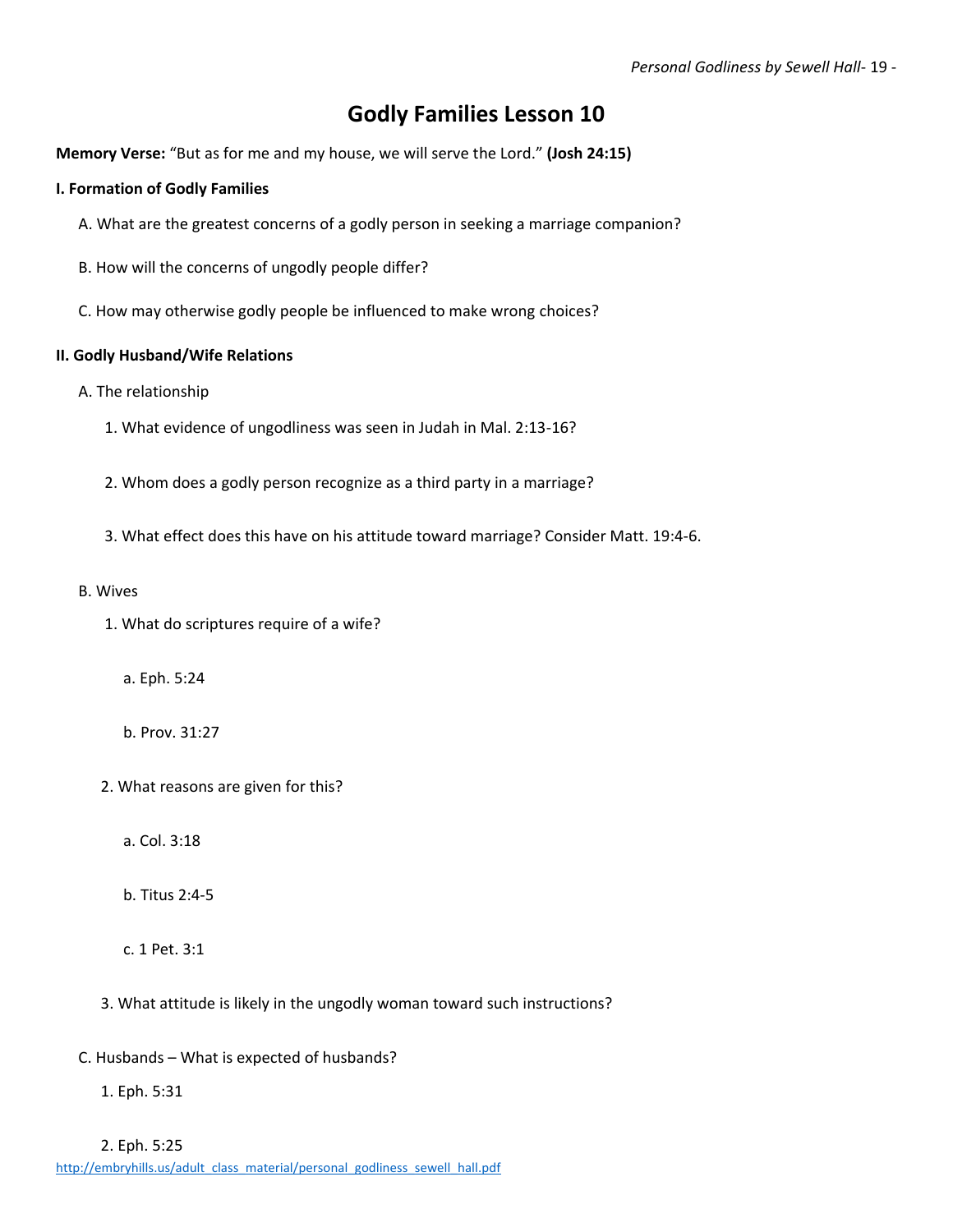3. Eph. 5:28-29 (implied) Who is his model in all of this?

4. Col. 3:19

5. 1 Pet. 3:7 Why?

#### **III. Godly Parent/Child Relations**

A. Parents

- 1. What are some ungodly reasons for wanting children?
- 2. What will be the primary goal of godly parents?
- 3. Are godly goals important to ungodly parents?

How will they view godly parents?

How may this influence godly parents?

4. How can godly parents pass on godly goals to their children?

#### B. Children

1. What reasons are given for obedience in Eph. 6:1? In Col. 3:20?

What reasons can ungodly parents give for requiring obedience?

2. What reason is given for honoring father and mother (Mt. 15:4; Eph. 6:2)?

What meaning does this have for those who are not godly?

- 3. Why are Christians to care for parents and grandparents (1 Tim. 5:4)?
- 4. If a man fails to provide for his own, what is his character (1 Tim. 5:8)?

#### **IV. Generally**

- A. What is common in a godly home (Deut. 6:4-9)?
- B. How will godliness affect hospitality (Lk. 14:12-14)?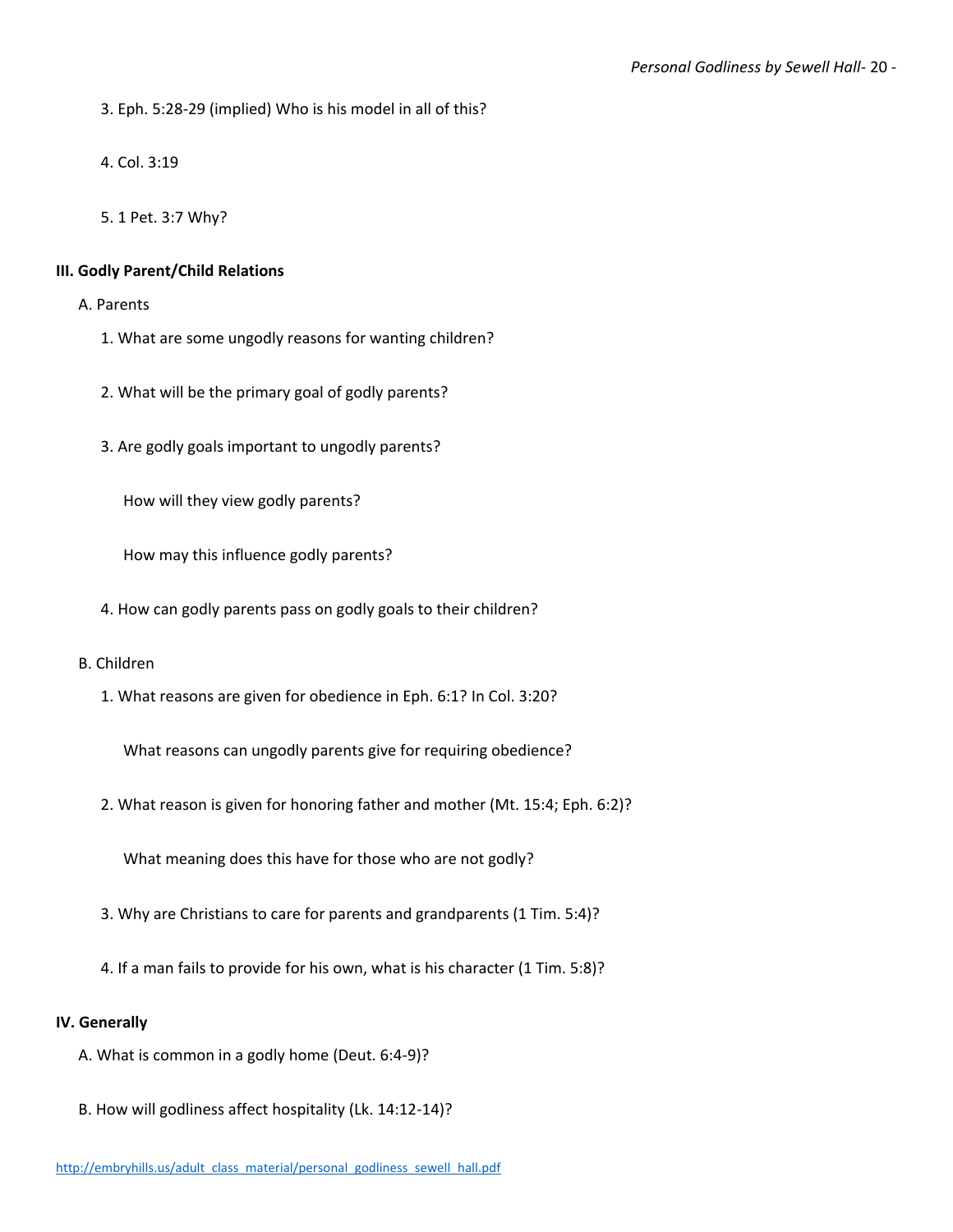# **Godliness in Human Relations Lesson 11**

**Memory Verse:** "Do not be unequally yoked together with unbelievers. For what fellowship has righteousness with lawlessness? And what communion has light with darkness?" **(2 Cor. 6:14)**

#### **I. Inescapable Human Relations**

A. Family – Do we have a choice about being a member of a family?

Can we escape the responsibilities of such involvement?

- 1. What does Matt. 10:34-37 teach about priority in our loyalty?
- 2. When Paul saw his duty toward God, with whom did he confer (Gal. 1:15-17)?
- B. Government Can we avoid citizenship in human government?
	- 1. List duties we have for human government (Rom 13:1-7).
	- 2. What reasons are given for obedience to the government?
		- a. vs. 1
		- b. vs. 2
		- c. vss. 3-4
		- d. vs. 5
	- 3. How many of the above reasons have meaning to the ungodly?

What attitudes toward laws might be expected among the ungodly?

Is it conceivable that ungodly people might sometimes obey a law which godly people would not obey? Explain. Acts 5:29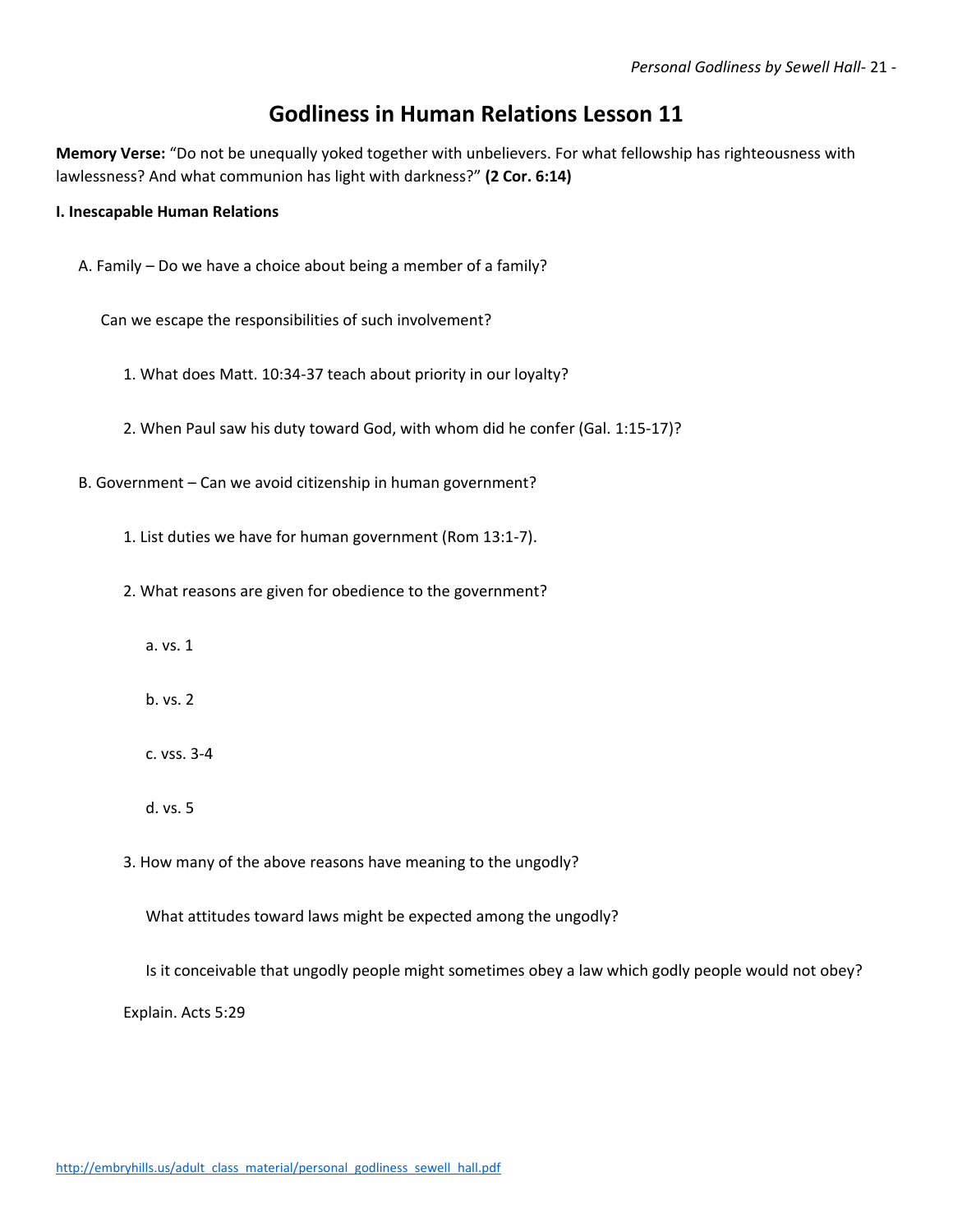#### **II. Voluntary Human Relations**

- A. Education Do we choose where and what education we will obtain?
	- 1. What do those unconcerned with God most desire in a school?
	- 2. What is the first consideration of a godly individual?
	- 3. Does godliness demand selecting a school operated by Christians?
- B. Employment Do we choose whom we will work for?
	- 1. Should we accept the opportunity to choose our employer (See 1 Cor. 7:21-23)? Why?
	- 2. What are some things that would make some jobs unsuitable for one who is godly?

Does Acts 5:29 apply here too?

- 3. What are some things a godly person will most desire in employment?
- 4. How can one's job (especially yours) be used to glorify God?
- 5. How will godliness affect our performance on a job (Eph. 6:5-6)?
- C. Marriage (Discussed in a previous lesson)
- D. Clubs and Teams Are these matters of personal choice?
	- 1. What value can come from membership in athletic teams or other types of organizations?
	- 2. What are some disadvantages for a godly individual?
	- 3. Will a godly person have as much time as others do for these?
	- 4. What stipulations should be made before joining?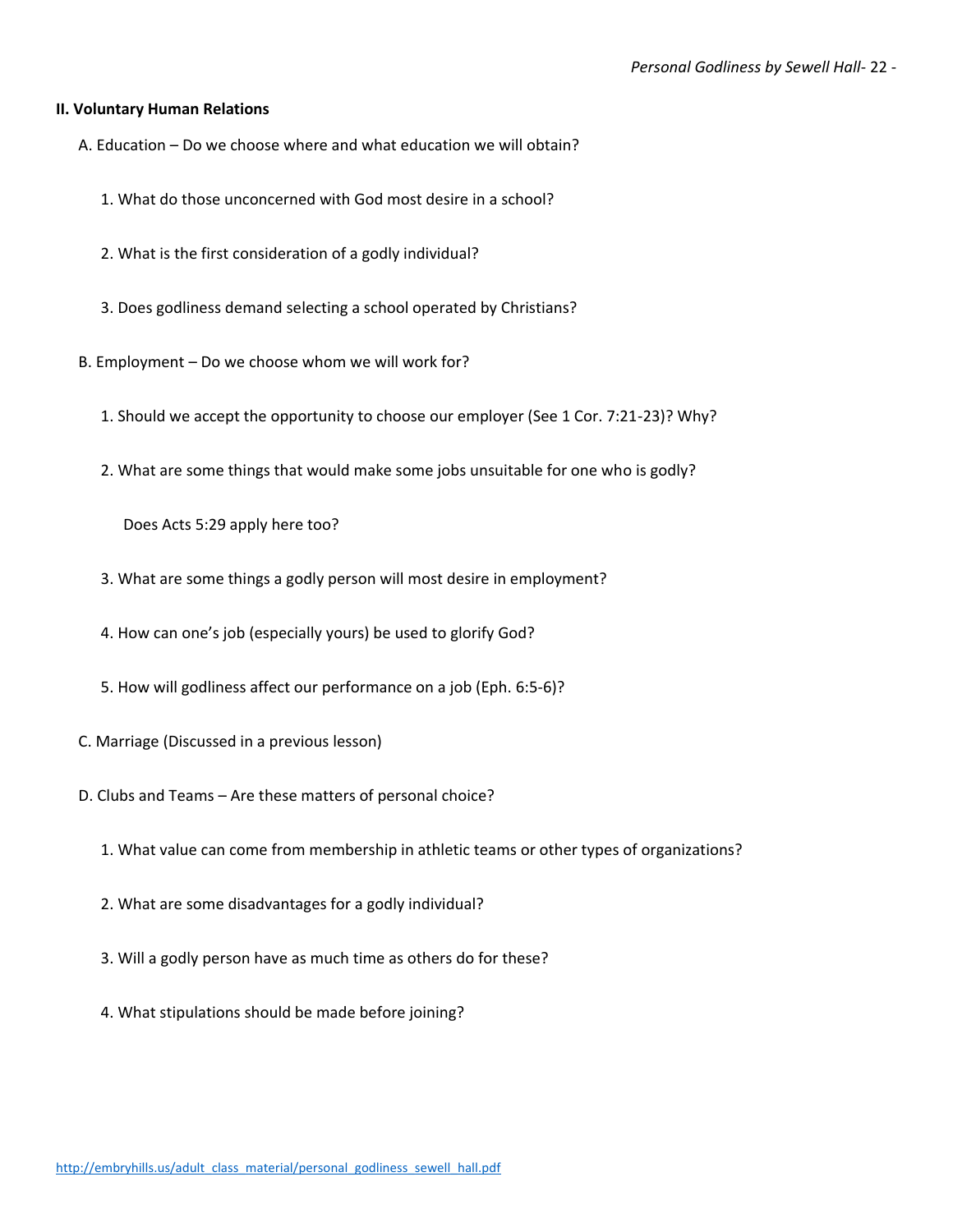# **Godliness in Suffering and Conflict Lesson 12**

**Memory Verse:** "Yes, and all who desire to live godly in Christ Jesus will suffer persecution." **(2 Tim. 3:12)**

**Intro.** Many today believe that if one is living right, everything will go smoothly. It is true that godliness will prevent some of the problems which the ungodly have to face, but godly people will suffer in this world. Their response to suffering is one of the clearest evidences of their godliness.

#### **I. Problems Godly People Suffer**

- A. List some common problems which godly people will escape.
	- 1. Ex. 15:26
	- 2. 1 Peter 4:15
	- 3. Read 2 Peter 2:4-9 and list some whom God actually delivered from circumstances suffered by the ungodly.

Can we hope for such deliverance on occasions? Always?

List some who suffered for the sins of others.

- B. List some problems shared by everyone (godly or ungodly).
	- 1. International and national
	- 2. Natural disasters
	- 3. On the job
	- 4. In the neighborhood
	- 5. In our personal lives
- C. What may godly people expect in addition to the above?
	- 1. 1 Pet. 4:4
	- 2. Luke 6:22
	- 3. Matt. 10:21-22
	- 4. According to 2 Tim. 3:12, how universal will persecution be?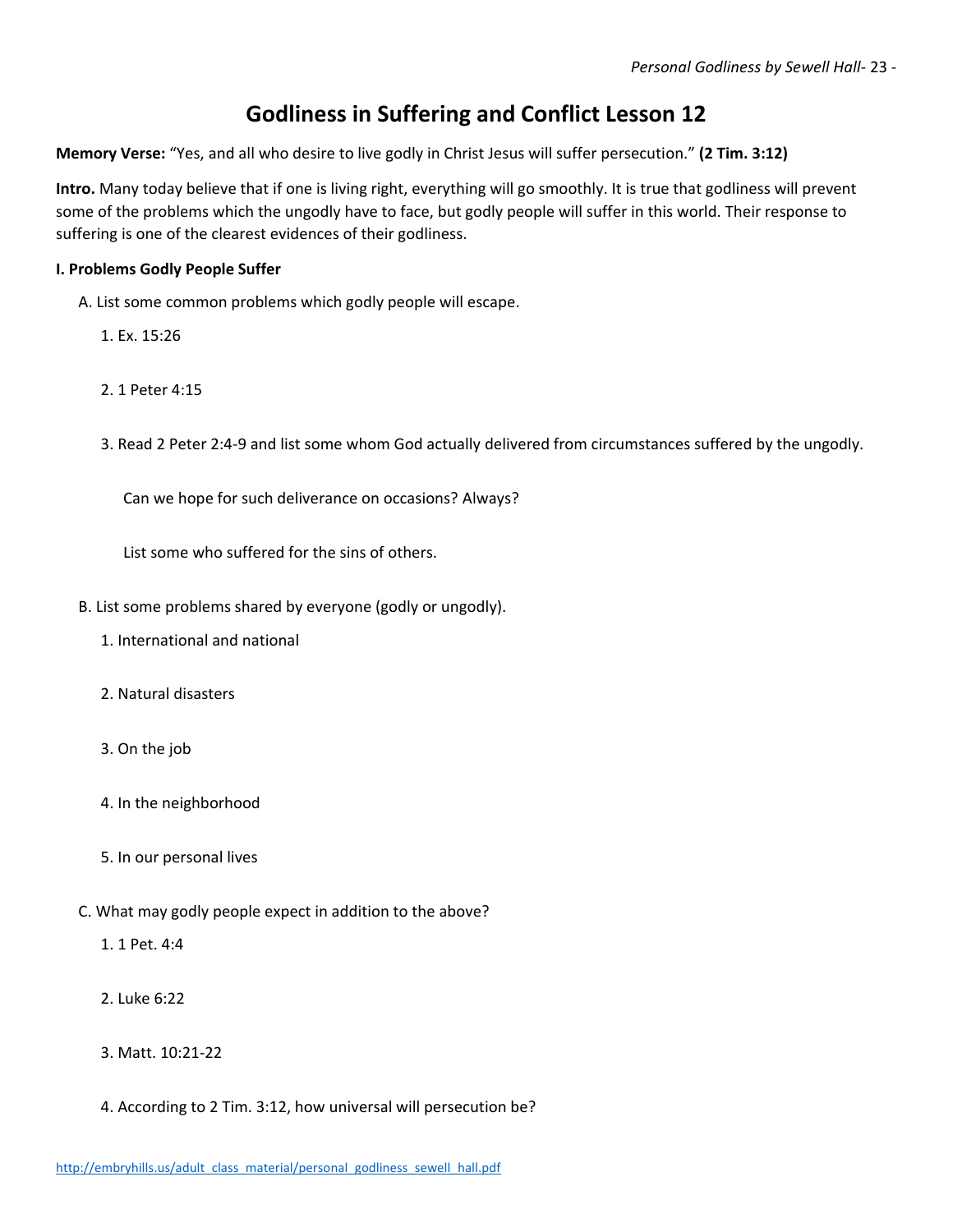#### **II. Human Reactions**

A. What are some human responses to the problems listed in B above?

B. Does the fact that a response is human or natural make it right?

#### **III. Divine Reactions**

- A. How did Jesus react?
	- 1. What evidence do you see in Jesus or the apostles that they allowed international, national, etc. problems to

#### distract them?

- 2. Why did Jesus say His servants would not fight to defend Him (John 13:36)?
- 3. Write out Peter's description of the example He left us (1 Pet. 2:22-23)

B. Of what nature are we partakers (2 Pet. 1:4)?

C. According to the following scriptures, how will godliness affect our attitudes toward problems and conflicts we

#### face?

- 1. Matt. 5:10-12
- 2. Matt. 5:43-48
- 3. Matt. 6:25-34
- 4. Rom. 12:17-21
- 5. Phil. 4:4-7
- 6. James 1:2-3
- 7. 1 Pet. 3:13-17
- 8. 1 Pet. 4:12-19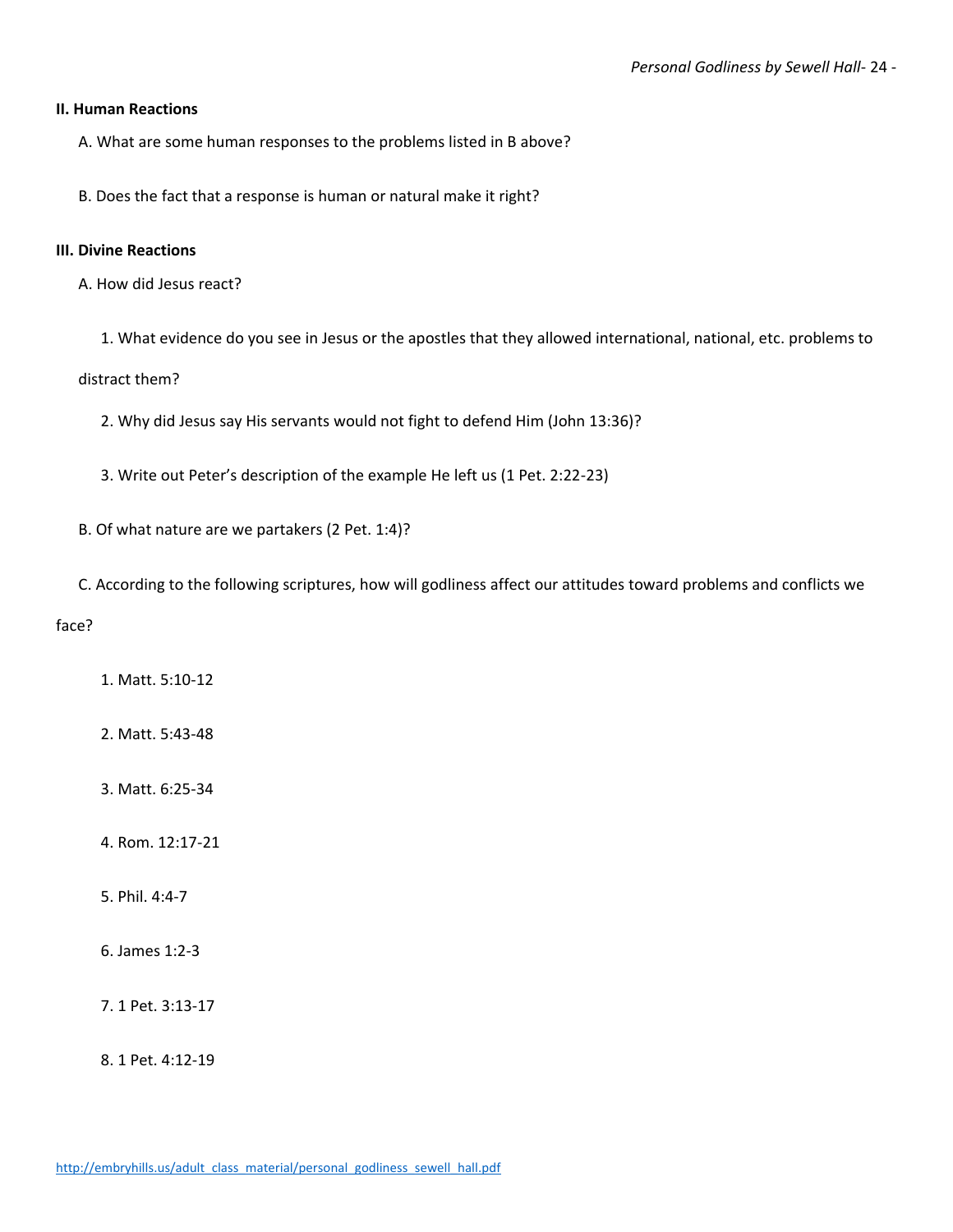# **Godliness in Death Lesson 13**

**Memory Verse:** "For bodily exercise profits a little, but godliness is profitable for all things, having promise of the life that now is and of that which is to come" **(1 Tim. 4:8)**.

#### **I. The View of the Ungodly**

A. One of the saddest paragraphs in literature is a portion of a speech made by Robert Ingersoll, a noted atheist, at his brother's grave:

"Life is a narrow vale between the cold & barren peaks of two eternities. We strive in vain to look beyond the heights. We cry aloud, and the only answer is the echo of a wailing cry. From the voiceless lips of the unreplying dead there comes no word; but in the night of death, hope sees a star & listening love can hear the rustle of a wing."

- B. From this speech by an avowed "ungodly man":
	- 1. What did he know of the past or future of man?
	- 2. What information did he acknowledge from beyond this world?
	- 3. On what could he base his hope that he could see a star?
	- 4. What value is the "rustle of a wing" which only love can hear?
	- 5. What did he need to give substance to his hope (Heb. 11:1)?

#### **II. The View of the Godly**

- A. Of Life What do the following verses affirm about life?
	- 1. Gen. 2:7
	- 2. Acts 17:25-28
	- 3. 2 Cor. 4:16-18
	- 4. 2 Cor. 5:7-10
	- 5. Luke 9:24-25
	- 6. 2 Tim. 4:7-8
- B. Of Death How do the following verses depict death?
	- 1. Job 14:14
	- 2. 2 Tim. 4:6
	- 3. John 11:11-14